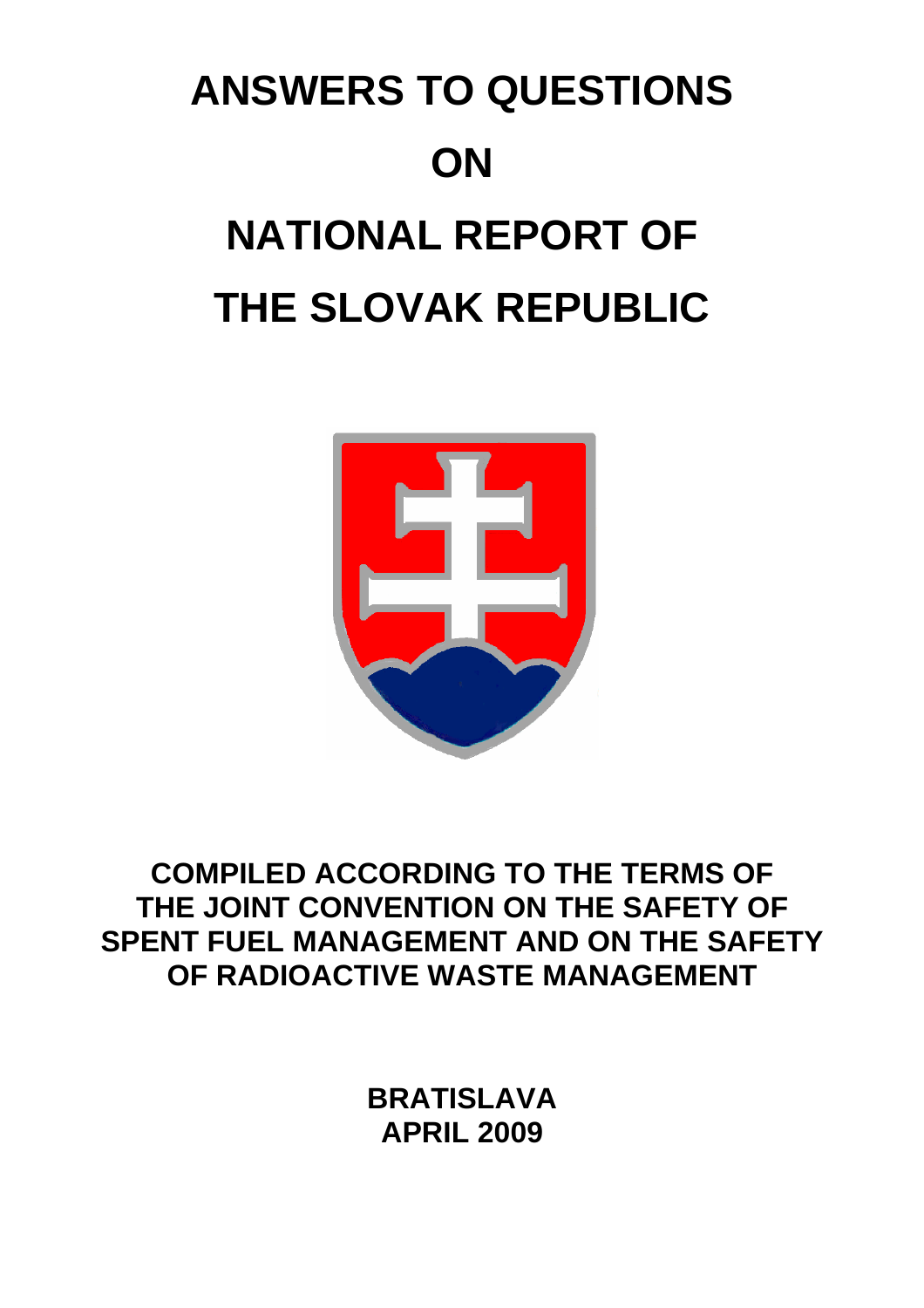| $Q$ .No | Country       | Article                   | Ref. in National Report                                                                                                                                                                 |
|---------|---------------|---------------------------|-----------------------------------------------------------------------------------------------------------------------------------------------------------------------------------------|
|         | <b>Poland</b> | <b>Planned Activities</b> | General                                                                                                                                                                                 |
|         | future.       |                           | Question/ How and when Slovakia wants to solve the problem of national deep geological<br>Comment repository? It is only stated in report that such repository should be constructed in |
| Answer  |               |                           | Slovakia started its own program of development of deep geological disposal in 1996.<br>The program slowed down in 2001. The program was coordinated by DECOM Slovekia                  |

- The program slowed down in 2001. The program was coordinated by DECOM Slovakia Ltd. (DECOM, a.s. today) and consisted from the initiating studies in regard to following areas (the responsible institutions are listed in brackets):
	- repository design and implementation (EGP Invest, Ltd., Uhersky Brod, Czech Republic and Energoprojekty, Plc., Bratislava)
	- source term (Nuclear Research Institute, Plc., Prague, Czech Republic)
	- near field (Nuclear Research Institute, Plc., Prague, Czech Republic)
	- far field (Geological Survey of Slovak Republic, Bratislava)
	- site selection (Geological Survey of Slovak Republic, Bratislava)
	- safety analyses (Nuclear Power Plants Research Institute, Plc., Trnava, Slovak Republic)
	- public involvement (AEA Technology, Harwell, U.K. and Decom Slovakia, Ltd., Trnava, Slovak Republic)
	- legislation (Decom Slovakia, Ltd., Trnava, Slovak Republic)
	- quality assurance (Decom Slovakia, Ltd., Trnava, Slovak Republic).

The main results were obtained within the site selection area. At first, the site selection criteria were established consistently with international approaches (see, for instance, IAEA Safety Series No. 111-G-4.1). Consequently, 15 potentially suitable areas for further investigation were identified, later narrowed to three distinct areas (with five localities: three in granitoid rocks, two in sedimentary rocks environment) determined as prospective sites for construction of a deep repository. Their total extent is  $320 \text{ km}^2$ . Some limited individual investigations on some of these localities were performed also after 2001: field investigations (geophysical measurements - electric, gravimetric, magnetic, seismic) and shallow drilling down to 250 m (including hydrogeological and geophysical logging). More detailed maps were compiled for each site (scale 1:25,000) at this time. According the original plans, decision on selection of the host environment was expect to obtain after 2005, selection of candidate sites around 2010, and commissioning of a deep geological repository by 2037. For more detailed information on the Slovak development of deep geological disposal, see for instance: Witherspoon P.A., Bodvarsson G.S. (eds.): Geological Challenges in Radioactive Waste Isolation. 4<sup>th</sup> Worldwide Review. Report LBNL-59808. Prepared for the US DOE under Contract No. DE-AC02-05CH11231. Berkeley Laboratory, April 2006. Pgs: 173-190.

The new strategy of the back-end of peaceful use of nuclear energy (approved by the Government in May 2008) considers three ways of the long-term spent nuclear fuel management:

- disposal in the deep geological repository,
- international solutions, which means a) transport to Russian Federation (so-called "transport without return" is impossible according to the current Russian legislation) or b) participation on development, later potentially on siting, construction and operation of shared (regional) international repositories,
- safe storage of spent fuel for odd period waiting for other solutions than abovementioned (the "wait and see" approach, in fact), but this option was considered as inconsistent with principle of sustainable development.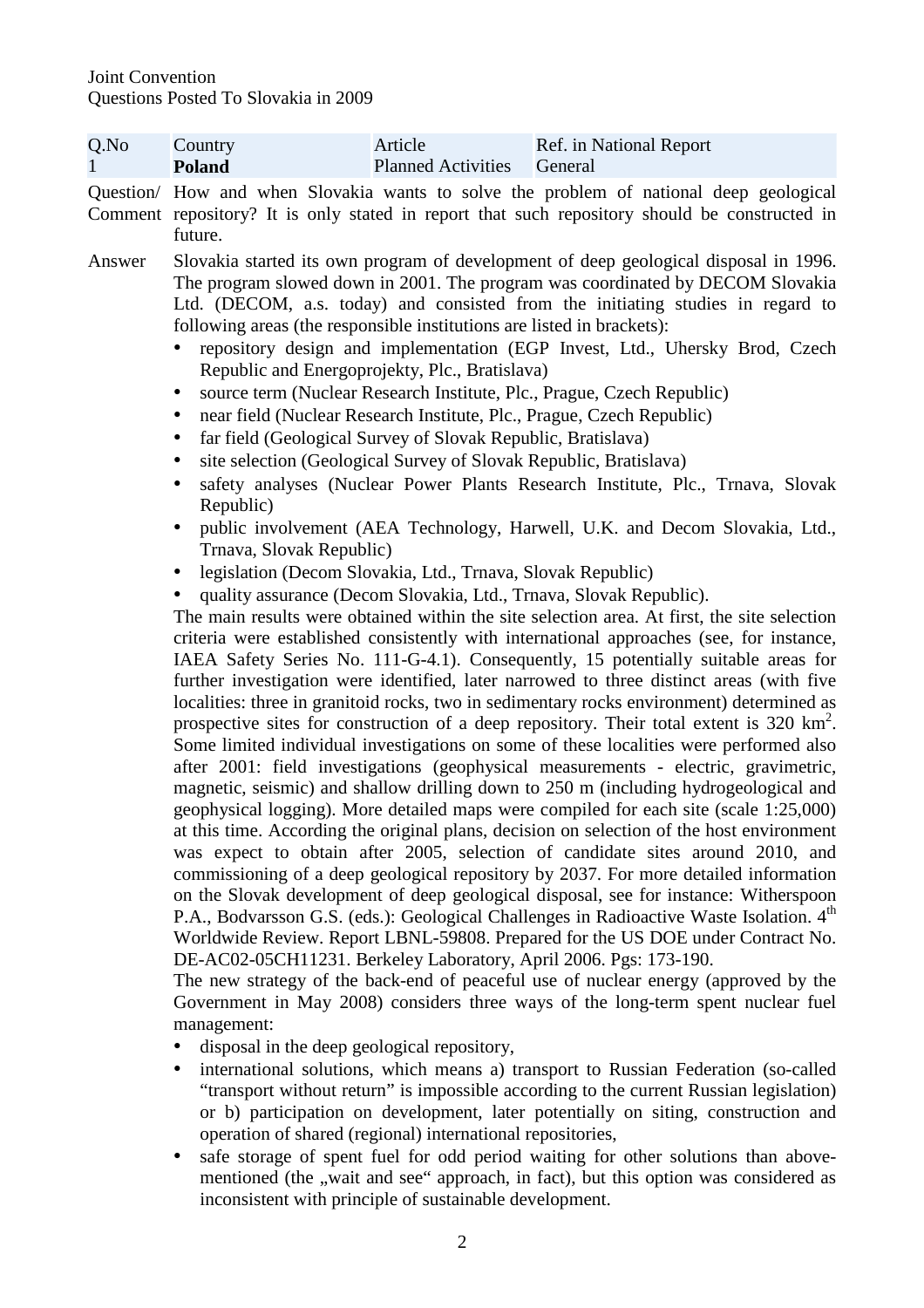According to the Strategy, ongoing years should be oriented to collecting data and information (including the in situ data of prospective localities mentioned above) leading to the principal technical and political decision. It is expected in the next decade. In spite of fact, that the Strategy was approved by the responsible ministry and by the Government, the strategy executive documentation (three-year "frame program") covering the given area has not yet approved by the National nuclear fund and it has not yet been implemented into practice by its current implementer (JAVYS, a.s. company). See also overall summary of questions – word document answers to questions 9, 12, 13, 14, 15.

| $Q$ . No | Country      | Article | Ref. in National Report |
|----------|--------------|---------|-------------------------|
|          | <b>China</b> | General | $B.2(2)$ , p.10         |

Question/ (1) What waste are solidified with bituminization?

Comment (2) How do you solidify the spent ion exchange resins?

(3) How do you control the quality of the solidified waste form either by cementation or by bituminization?

Answer 1. RAW solidified by bituminization are evaporated radioactive concentrates.

2. It is intended that spent ion exchange resins will be solidified by bituminization.

- 3. Quality control of solidified waste consist in declaration of:
	- specific activity (gammaspectrometry, alpha spectrometry in laboratory)
	- fixation of solidified waste in appropriate matrix (cement, bitumen) (%)
	- water content in final product (bitumen)
	- leachibility
	- thermal stability (bitumen)
	- compression strenght (cement)
	- gammascanning (200 l drum)
	- declaration of radionuclide contents using scaling factors method.

| Q.No | Country      | Article | Ref. in National Report |
|------|--------------|---------|-------------------------|
|      | <b>China</b> | General | B.2(2), p.11            |

Question/ Please describe what is the acceptance criteria for centralised long-term storage or Comment disposal of conditioned disused sealed sources.

- Answer Safety assessment has been made within the PHARE project (EUAID/200401676407) in 2007. The results could be summarised as follows:
	- practically all beta and gamma sources could be disposed (except two higher activity sources of 137Cs and one 14C – they will be stored till other safe disposal option will be realized)
	- long-lived alpha and/or neutron sources (i.e. with radionuclides: 226Ra, 238U, 232Th, 238,239Pu, 241Am) cannot be disposed in the Mochovce repository – they will be stored till other safe disposal option will be realized,
	- disposal of centrally collected sources from the fire detectors (some portion of them was originally exempted) or glowlamps remained questionable and their disposability will depend from the methodological approaches to the assessment of safety.

Nevertheless, the Mochovce repository has not yet been commissioned for disposal of institutional radioactive waste, including disused sealed source.

| Q.No                   | Country        | Article | Ref. in National Report |
|------------------------|----------------|---------|-------------------------|
| $\boldsymbol{\Lambda}$ | <b>Germany</b> | General | $p.7$ ; Sec. A          |

Question/ The nuclear power plant EBO2 at Jaslovské Bohunice is going to be shut down on Comment 31.12.2008 on request of the EU Commission, completing the overall shut down of the site NPP V1.

What is the official plan concerning the shut down and decommissioning of EBO2 and the site V1?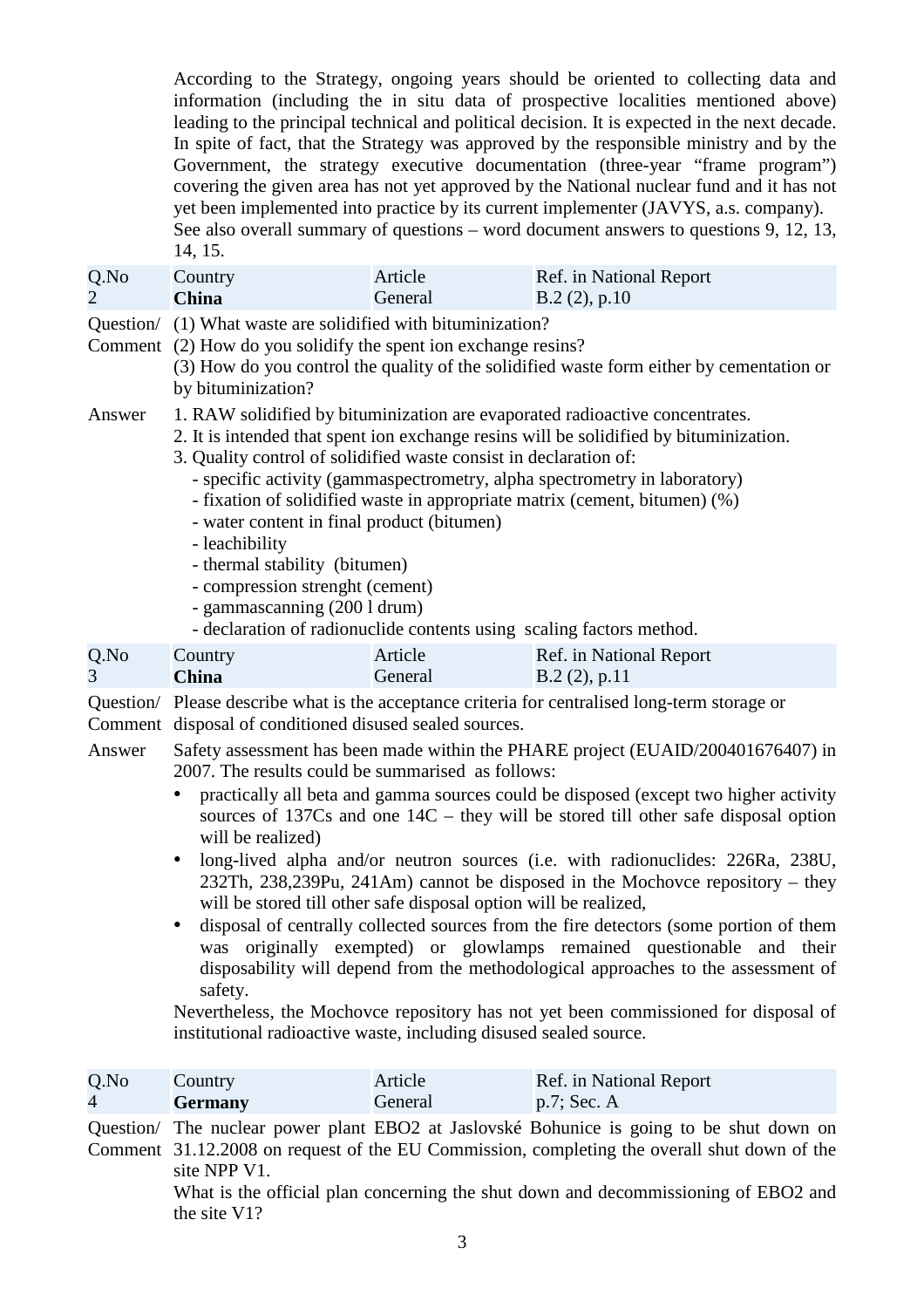Answer In 2006 the document "Conception of Termination of NPP V-1 operation", defining the basic strategy of operation of both NPP V-1 units, during the termination of operation of NPP V-1 and preparation for their decommissioning.

> Period of termination of NPP V-1 operation is the period beginning with the shut-down of  $1<sup>st</sup>$  unit, and subsequent shut-down of  $2<sup>nd</sup>$  unit and ending with transport of all spent nuclear fuel to interim spent fuel storage (MSVP) and transport and processing of all operational radioactive waste (i. e. years 2007 - 2011). The main activities within this period include the following activities:

> specultum of both NPP V-1 units, emphasizing the securing of original safety level of  $2<sup>nd</sup>$ unit.

- securing of appropriate mode of storage and cooling of spent nuclear fuel. With the main objective to transport all of spent nuclear fuel from NPP V-1 to interim spent fuel storage (MSVP),
- securing of safe and continuous operation of systems (devices), which remain in operation,
- safe gradual reduction of number of NPP V-1 operational systems (devices). The objective is to put the power plant into condition enabling the beginning of decommissioning works,
- identification of all license requirements with objective to obtain the permission for 1<sup>st</sup> stage of NPP V-1 decommissioning in 2011.

Implementation of above-mentioned activities should enable the beginning of process of NPP V-1 decommissioning after fulfilment of necessary legal requirements. Based on the strategy of nuclear energy beck-end (approved by the government in May 2008 the preferred option is the immediate decommissioning.

| Q.No    | Country        | Article | Ref. in National Report                                                                 |
|---------|----------------|---------|-----------------------------------------------------------------------------------------|
|         | <b>Hungary</b> | General | <b>Annex V. P.109</b>                                                                   |
| Comment |                |         | Question/ No information is given about the inventory in terms of radionuclide content. |

Answer Data presented in Annex V. are related only to quantity of RAW.

| $Q$ .No | Country       | Article | Ref. in National Report |
|---------|---------------|---------|-------------------------|
| 6       | <b>Poland</b> | General | introduction page 11    |

Question/ What is meaning of an acronym "NRR". It is not listed in table "used abbreviations" Comment

Answer NRR means the National Radioactive Waste Repository Mochovce.

| Q.No | Country               | Article   | Ref. in National Report |
|------|-----------------------|-----------|-------------------------|
|      | <b>Czech Republic</b> | Article 3 |                         |

Question/ Can you describe your experience with the conditioning of radioactive waste by means Comment of geopolymers (SIAL technology)?

Answer In NPP A-1 geopolymers are used for fixation of ra-sludges, which contains ingredients of organic and anorganic source. Recipes for fixation of these types of RAW are adapted to physically and chemically composition of actual types of sludges so that final product fulfils Mochovce repository acceptance criteria. Fixation process is realised by the specific technologic equipment, set to this purpose. Fixation of RAW is realised in package (60 dm<sup>3</sup> drum), which after product hardening do simultaneously function of transportation package. Product fixed in the drum is thereafter fitted into fiber concrete container and embedded with concrete mixture and transported to the Mochovce repository.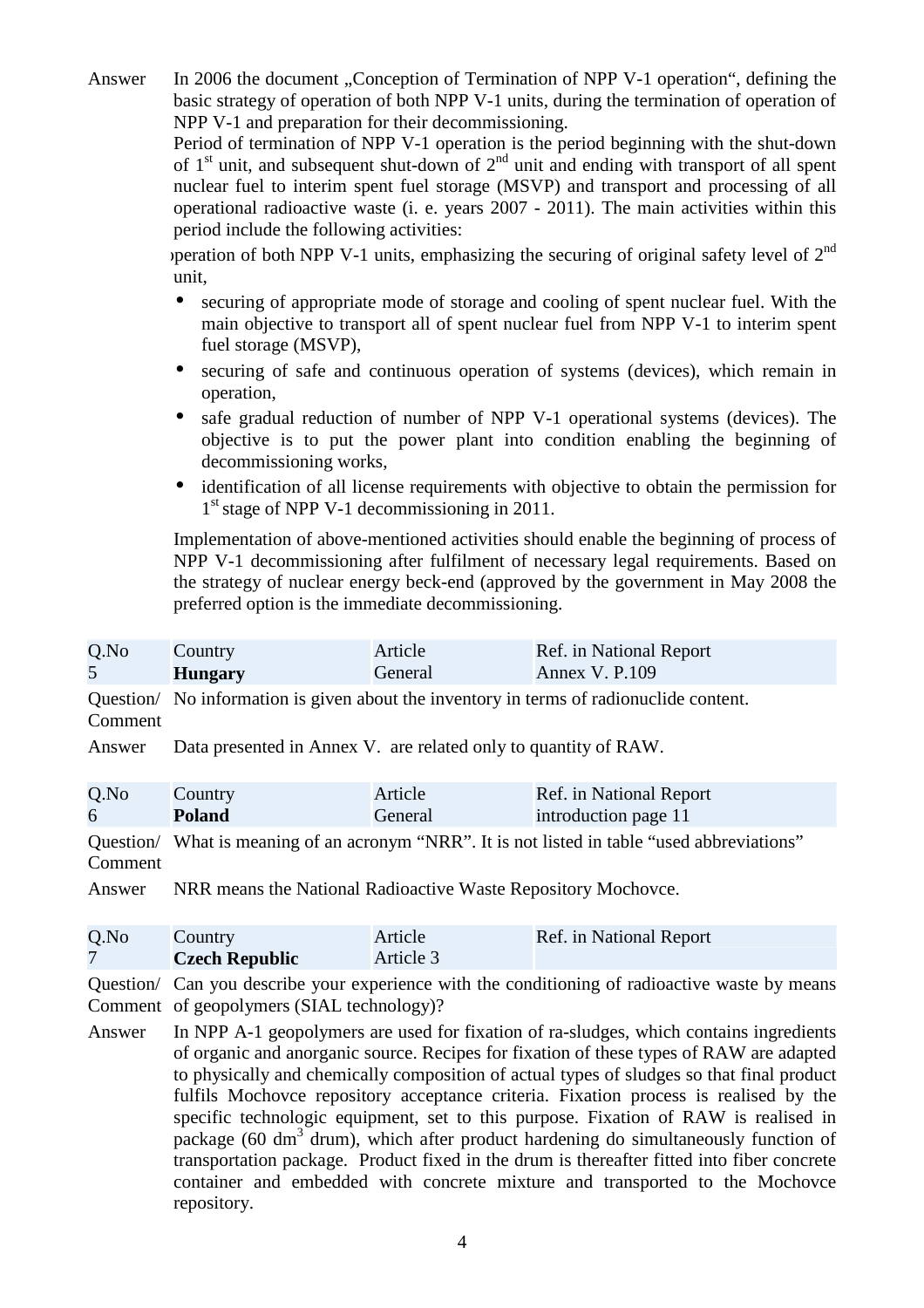| Q.No | Country        | Article   | Ref. in National Report |
|------|----------------|-----------|-------------------------|
|      | <b>Germany</b> | Article 4 | p. 73; Sec. G.1.1       |

Question/ Based on the requirements of the Act No. 541/2004 Coll. on Peaceful Use of Nuclear Comment Energy (Atomic Act), a periodic safety assessment of spent fuel and radioactive waste management facilities has to be performed every ten years. Which are the main features of these safety assessments?

Answer The requirements are described in § 23 Nuclear safety of Atomic Act. The requirements cover operation as well as decommissioning of a nuclear installation.

> ÚJD SR Regulation No. 49/2006 Coll. on periodic safety review describes general requirements for periodical safety assessment of nuclear installation (including spent fuel and radioactive waste management facilities).

> Generally, periodic safety review (PSR) is performed every 10 years, in case of decommissioning at the end of each decommissioning phase.

> Under Art. 2 of ÚJD Regulation No. 49/2006 Coll. periodic safety review is focused on:

- a) comparison of the achieved state of nuclear safety on the nuclear installation with the current nuclear safety requirements and with the best technical practice,
- b) verification of cumulative effects of nuclear installation ageing, the impact of both undertaken and envisaged changes to the nuclear installation, operating experience and technical development on nuclear safety,
- c) establishment of justified and practical changes to the nuclear installation with a view to maintaining the required high nuclear safety standards or improve them close to those of modern nuclear installations in the world,
- d) demonstration that the required nuclear safety standards are secured until the next periodic evaluation or the end of the licence validity.

The permit holder shall reflect the results of the periodic safety assessment in preparation of safety documentation submitted to ÚJD SR in order to obtain further license.

| $Q$ .No | Country                 | Article   | Ref. in National Report |
|---------|-------------------------|-----------|-------------------------|
| 9       | <b>United States of</b> | Article 6 | Section G.6, Page 84    |
|         | America                 |           |                         |

- Question/ The U.S. asked for more specific information on domestic development of deep Comment geologic disposal, in a question on Slovakia's Second National Report. The answer described a process involving 15 study areas, and narrowing down to six research areas in granite sedimentary formations. No specific mention of progress is in the Third National Report except five sites are candidates. Please provide information on progress made since 2005. What specific sites and what geologic formations are being actively investigated? What is the extent of public participation and what are the key public issues?
- Answer There is no significant progress since 2005 regarding the site selection process. There have been small individual projects granted by Geological section of the Ministry of environment, more oriented to maintain the competence of the Slovak Geological Survey within the given area. See also overall summary of questions – word document answers to questions 1, 12, 13, 14, 15**.** Regarding the participation of public, since 2001 when the deep geological disposal development was slowed down, there is no public participation. The new strategy for the back-end of peaceful use of nuclear energy was elaborated and approved in May 2008. The strategy was subject to EIA including the involvement of the public (e. g. NGOs and neighbouring states). Today, the process to update the strategy started. One of the reasons is to try more involve the public in given area also to decision making processes, over the "obligatory" formal participation within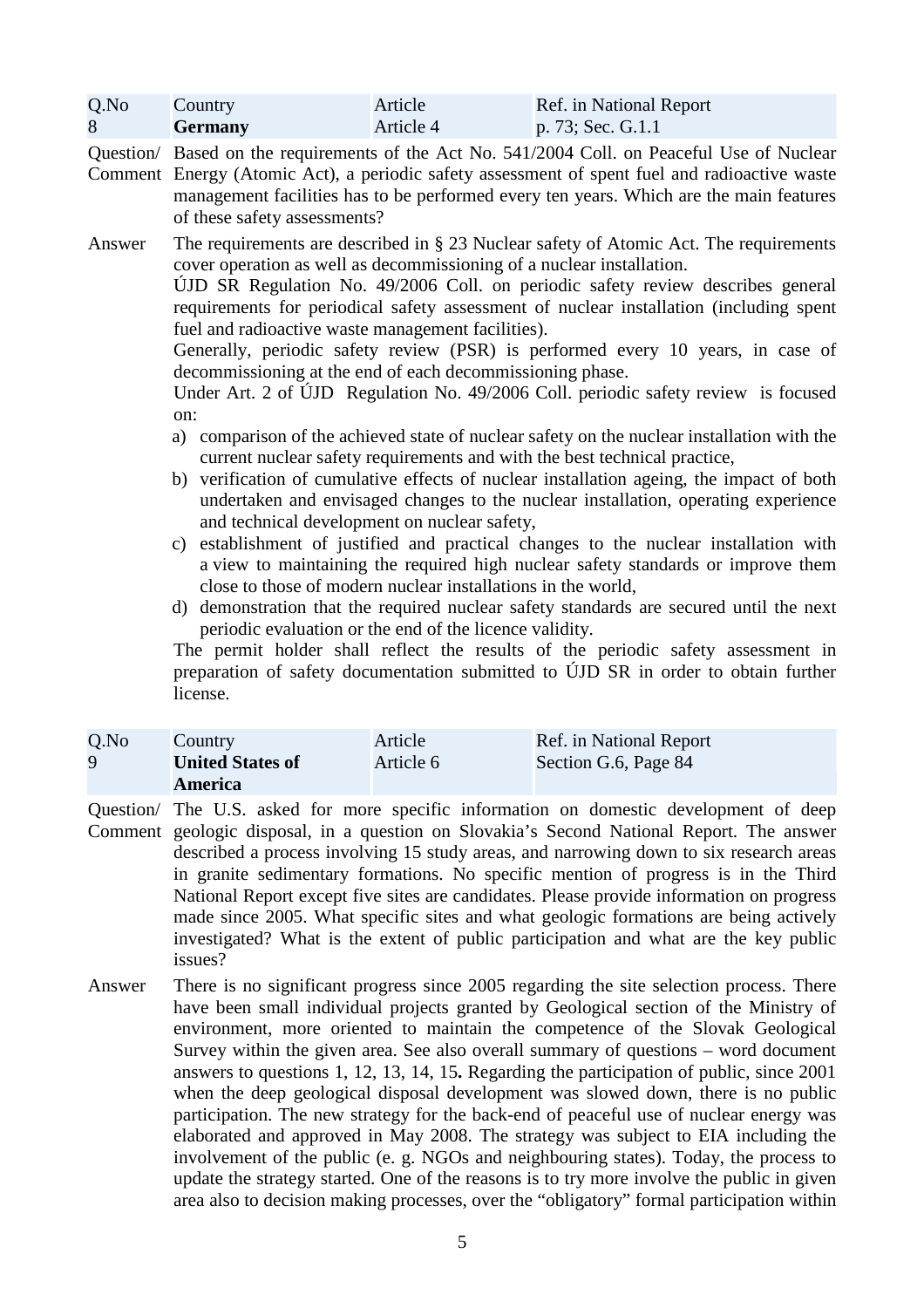the Strategic Environmental Assessment and Environmental Impact Assessment processes.

| Q.No | Country        | Article   | Ref. in National Report |
|------|----------------|-----------|-------------------------|
| 10   | <b>Germany</b> | Article 7 | p. 75; Sec. $G.3$       |

Question/ According to the report, a preliminary conceptual plan for future decommissioning Comment already during design stage of a nuclear installation is legally required. The plan has to be updated during the entire operational period every ten years within periodic safety assessments. Does it mean that a separate decommissioning licence is not foreseen in the regulatory system? In case there are separate licences for operation and decommissioning: Which of them covers the post-operational phase of a nuclear installation?

Answer According to Atomic Act, decommissioning process could be devided into several phases, if necessary, depending on graded approach on types of nuclear facilities (with or without reactor). Authorisation for decommissioning stage shall be issued separately by the ÚJD SR based on written application attached with the documentation pursuant to Annex 1 Section D of the Atomic Act. One of these documents is the Decommissioning Stage Plan, which is updated since siting, thorough construction, commissioning up to the operation of facility.

> Post-operational phase (transition period) of nuclear installation (except repository) is still covered by the operational license.

> In case of repository, the post-operational phase is covered by the separate license for repository closure and for institutional control, which shall be issued by ÚJD SR upon submission of a written application and documentation pursuant to Annex 1 Section E.

| Q.No | Country        | Article   | Ref. in National Report |
|------|----------------|-----------|-------------------------|
|      | <b>Austria</b> | Article 8 |                         |

Question/ What are the requirements and the procedure for a periodic safety review of the spent Comment fuel and radioactive waste facilities?

Answer The areas and appropriate scope of periodic safety review of NI are defined in ÚJD SR Regulation No. 49/2006 Coll. on PSR of nuclear installations (See overall summary of questions – word document answers to question No. 8).

> Requirements for assessment of afore-mentioned areas (including criteria) are laid down in the ÚJD SR Regulation No. 50/2006 Coll. on nuclear safety of nuclear installations.

> Under Art. 2 of ÚJD Regulation No. 49/2006 Coll. the licence holder will carry out the first periodic evaluation by the state of the nuclear installation as of the day on which eight years will have expired since the issue of the operation licencee; in case of decommissioning at the end of each of decommissioning phase.

> The permit holder shall submit a report on PSR to ÚJD SR within six months of the day on which the periodic review was performed.

> The permit holder shall reflect the results of the periodic safety review in preparation of safety documentation submitted to ÚJD SR in order to obtain further license.

| Q.No | Country | Article    | Ref. in National Report |
|------|---------|------------|-------------------------|
|      | France  | Article 10 | G.6 - $p \frac{83}{84}$ |

Question/ Systematic development of a deep geological repository started in 1996. In 2008, Comment a frame program for the repository development project was elaborated for the next 3 years.

Could Slovak Republic indicate whether a long term program is defined for this issue? If yes, what are the main steps of this program and the associated schedules?

Answer (See overall summary of questions – word document answers to questions 1, 9, 13, 14, 15) The development of the Slovak deep geological repository was slowed down in 2001 and it has not been revivified yet. For details see overall summary of questions –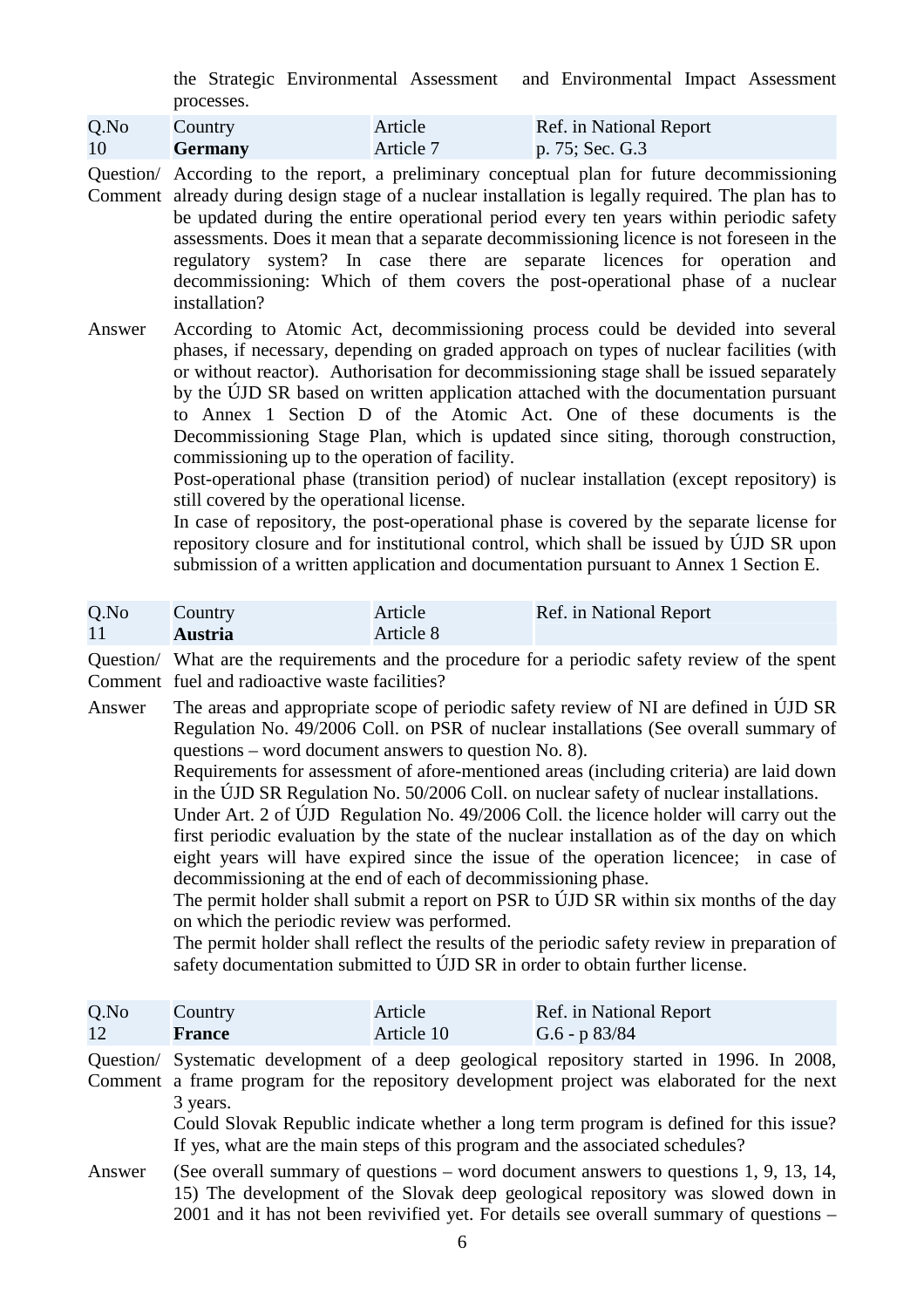word answers to questions No. 1, 9, 13.

| Q.No | Country        | Article    | Ref. in National Report |
|------|----------------|------------|-------------------------|
| 13   | <b>Germany</b> | Article 10 | p. 83-84; Sec. G.6      |

Question/ It is described that 5 candidate Sites have been chosen for further investigation Comment regarding the suitability for a deep geological repository for spent nuclear fuel, starting in the year 1996. It is not described how the process of investigation progressed since 1996 and whether there have been results in decision making for the siting process. Therefore, the following questions arise: Where are the five candidate sites located?

Which kind of host rock and depending repository concept is considered?

What kinds of criteria are applied to characterise the possible sites?

To what extent is the public involved in the process?

What is the actual status and time schedule of the described siting process and the repository development project?

Answer See overall summary of questions – word document answers to questions 1, 9, 12, 14, 15. As it is mentioned above, we had originally 15 candidate sites chosen (based on critical review of existing data) according to the site selection approaches as they were published, for instance, in IAEA Safety Series No. 111-G-4.1. Consequently the number of sites was narrowed down to five prospective ones in 2001-4. The Slovak deep geological repository program was lowed down in 2001 and later (2002-2006) it continued by limited study activities on prospective sites performed by Geological Survey of the Slovak Republic.





Simplified tectonic sketch of Slovak part of Western Carpathian. Status of deep geological repository siting in 2004: 1 - Tribec Mts.; 2 - Veporske vrchy Mts.; 3 – Stolicke vrchy Mts.; 4 – Rimavska kotlina Basin; 5 – Cerova vrchovina Upland.

- b) Both granitoid and sedimentary host rocks. In 1996-2001, the introductory studies considering the repository concepts in both host rocks were elaborated.
- c) A preliminary set of site-selection criteria for a deep geological repository was proposed, based on worldwide experience and consistent in principal with IAEA recommendations (Safety Series No. 111-G-4.1). Three groups of criteria were proposed for site selection: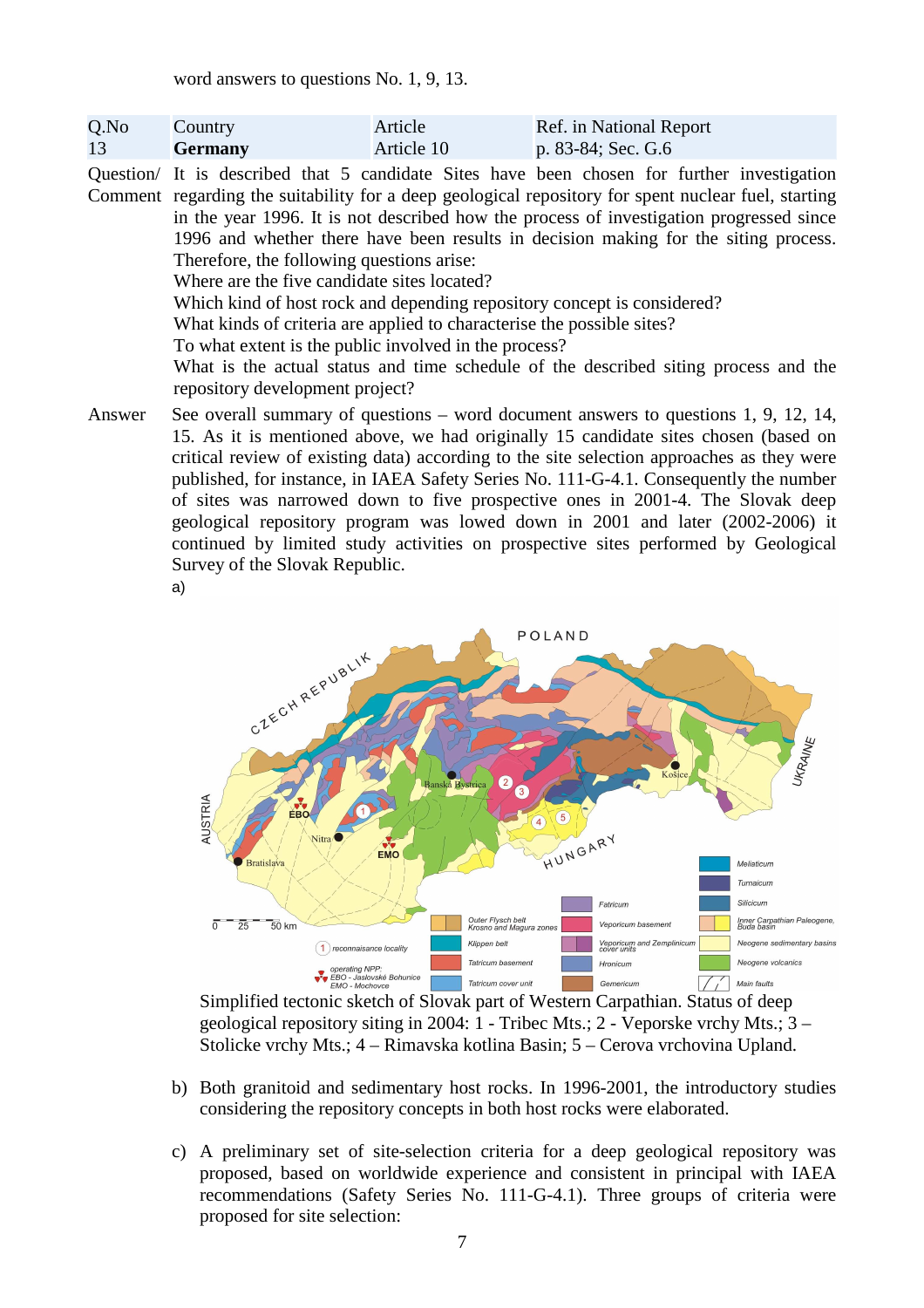- 1. Geological and tectonic stability of prospective sites (seismic activity, faulting, folding, uplift of the territory, etc.).
- 2. Characteristics of host rock (lithological homogeneity, hydrogeology, low hydraulic conductivity, absence of groundwater resources, favourable geotechnical conditions, rock stress, thermophysical and geological characteristics, absence of mineral resources).
- 3. Conflict of interests (natural resources, natural and cultural heritage, protected resources of well or thermal waters).

Owing to progress in program activities and knowledge from exploration of different localities, siting criteria were supplemented and adapted in 2001. Innovated set of criteria was based on the first one, programme experience, as well as IAEA recommendation and Scandinavian experience. Qualitative evaluation of suitability of host rock included specified rules and requirements in order of: preferences – requirements – criteria:

- Preferences world-wide accepted principles and conditions of host-rock or site suitability - advisable but not prescriptive
- Requirements specified principles and conditions of host-rock or site suitability obligatory for host-rock or site selection, and
- Criteria defined qualitative and quantitative suitability measures of limiting value for host rock or site selection.

Evaluation of geological environment was focussed on all its components: rock, water, morphology and geodynamic phenomena in evolution prediction of more than 100,000 years. Conditions under evaluation were divided into the following groups:

- geological
- hydrogeological and hydrogeochemical
- engineering geology, and
- geomorphologic (area surface stability).

Basic social and economic requirements were as follows:

- Areas with higher degree of legal environmental protection, mineral and underground water resources should be avoided
- Areas with lower population density and more favourable demography should be preferred, and
- Beneficial effects of the repository in site should be enhanced whereas negative should be minimized.
- d) In the period of 1996-2002, a few studies were prepared to establish the public involvement way. The project implementation was slowed down in 2001 and it is still not revivified.

| $Q$ .No | Country                 | Article    | Ref. in National Report |
|---------|-------------------------|------------|-------------------------|
| 14      | <b>United States of</b> | Article 10 | Section B.1, Page 9     |
|         | <b>America</b>          |            |                         |

Question/ Slovakia states that "Possibilities of SNF transportation abroad for permanent disposal

Comment or reprocessing without importing the reprocessing products back to Slovakia are being verified." and "Possibilities of international or regional solution of the final SNF management are being verified..." Please clarify the meaning of "verified."

Answer The last relevant intergovernmental agreement between the Governments of Russian Federation and Slovak Republic (exactly: "Agreement between the Government of Russian Federation and the Government of Slovak Republic on collaboration an completion of construction of the first unit of NPP Mochovce", signed on 31.October 1995) states: "the Government of Russian Federation guarantees the acceptance of SNF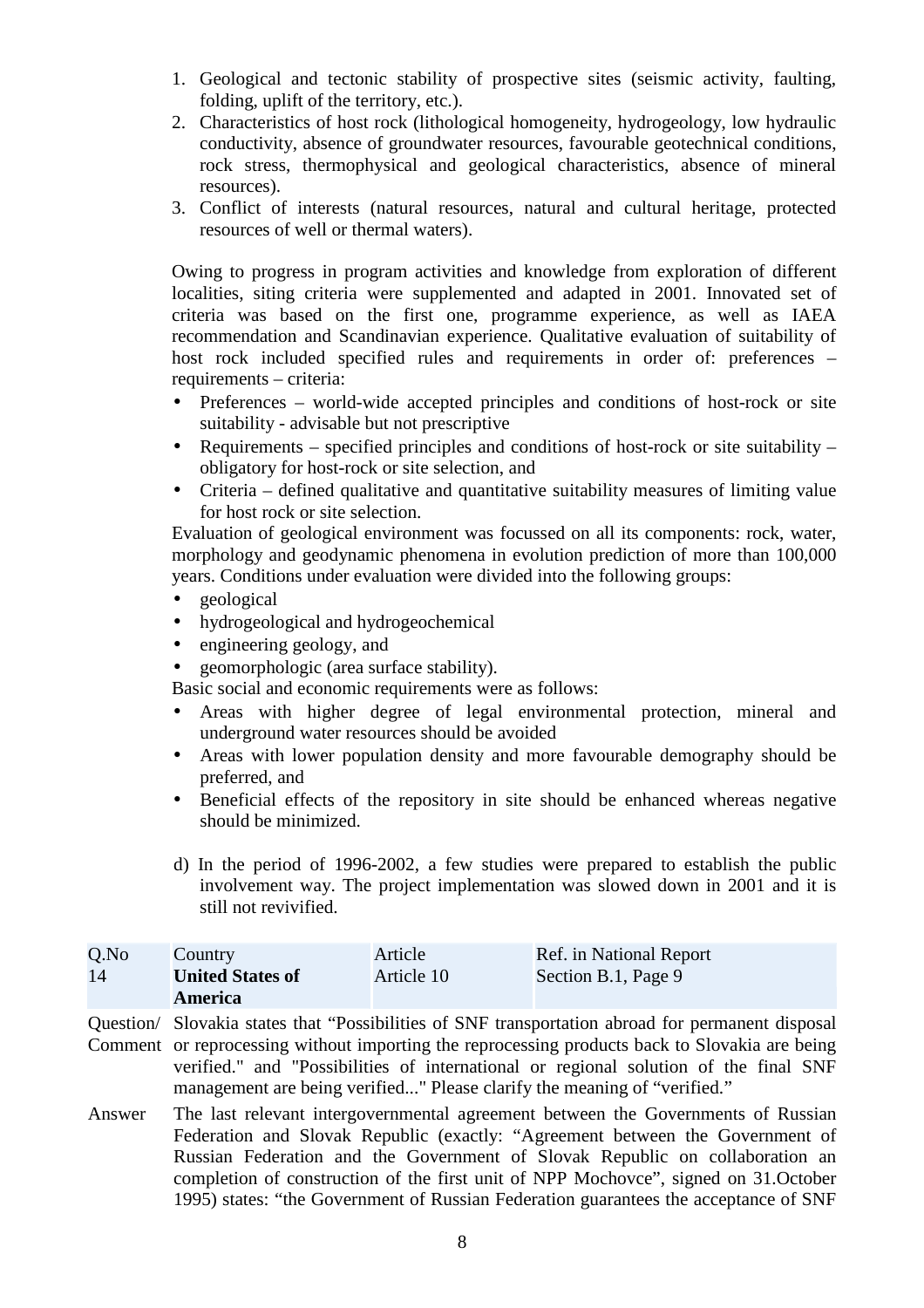from the Slovak NPPs for reprocessing with consecutive technological holding time, in compliance with laws and legislation in force in both parts, according to conditions determined in the particular contracts". The current legislation of Russian federation in force does not enable the import of Slovak SNF "without return" after its reprocessing (see also overall summary of questions – word document answers to questions 1, 9, 12, 13, 15). Company DECOM actively participated on both SAPIERR projects (EC-Euratom FP'6, for more information see: http://www.sapierr.net).

| Q.No | Country                 | Article    | Ref. in National Report |
|------|-------------------------|------------|-------------------------|
| 15   | <b>United States of</b> | Article 10 | Section G.6, Page 84    |
|      | America                 |            |                         |

Question/ With regard to spent fuel disposal, the report states that in 2008, "a frame program for Comment the repository development project was elaborated for another 3 years." Please explain or clarify the term "frame program" and describe its key features.

Answer The "frame program" was intended to implement, finance and execute the activities mentioned in the strategy (Strategy of the back-end of peaceful use of atomic energy approved in May 2008 by the Slovak Government). (See overall summary of questions – word document answers to questions 1, 9, 12, 13, 14).

Nevertheless, proposal of the "frame program" as it was elaborated in the  $2<sup>nd</sup>$  half of 2008, has not yet been approved by the Board of Governors of the National Nuclear Fund.

| Q.No | Country               | Article    | Ref. in National Report |
|------|-----------------------|------------|-------------------------|
| 16   | <b>Czech Republic</b> | Article 11 |                         |

Question/ Can you describe your standard approach to characterization of solid radioactive waste? Comment

Answer Standard approach to characterization of solid radwaste consist in:

- sampling

**Czech Republic**

18

- homogenity control by gammaspectrometry
- sample preparation (dissolution, microwave destruction)
- laboratory analysis (gammsapectrometry, alphaspectrometry, liquid scintilaton spectrometry)
- determination of radionuclides vector and scaling factors
- determination of reference radionuclides activity by gammascanning (200 l drum) final calculation of all required radionuclides activity according to activity of reference radionuclides using scaling factors method.

| Q.No<br>17 | Country<br><b>France</b>                                                     | Article<br>Article 12 | Ref. in National Report<br>$H.2 - p.87$                                                                                                                                             |
|------------|------------------------------------------------------------------------------|-----------------------|-------------------------------------------------------------------------------------------------------------------------------------------------------------------------------------|
|            | Comment requirements on the accompanying sheet of RAW.<br>safety procedures? |                       | Question/ Historical wastes have been removed, sorted and categorized according to the<br>Could Slovak Republic indicate if historical wastes are stored in accordance with current |
| Answer     | disposal.                                                                    |                       | Historical waste are stored according to valid legislation in the area of radwaste                                                                                                  |
| Q.No       | Country                                                                      | Article               | Ref. in National Report                                                                                                                                                             |

Question/ Can you provide some information about requirements for sitting of landfill sites (e.g. Comment geological, hydrological or hydrogeological) where VLLW can be disposed of?

Article 13

Answer The requirements for sitting of landfill sites where VLLW can be disposed of have to be in compliance with the 1999/31/CE Directive of the European Union Council related to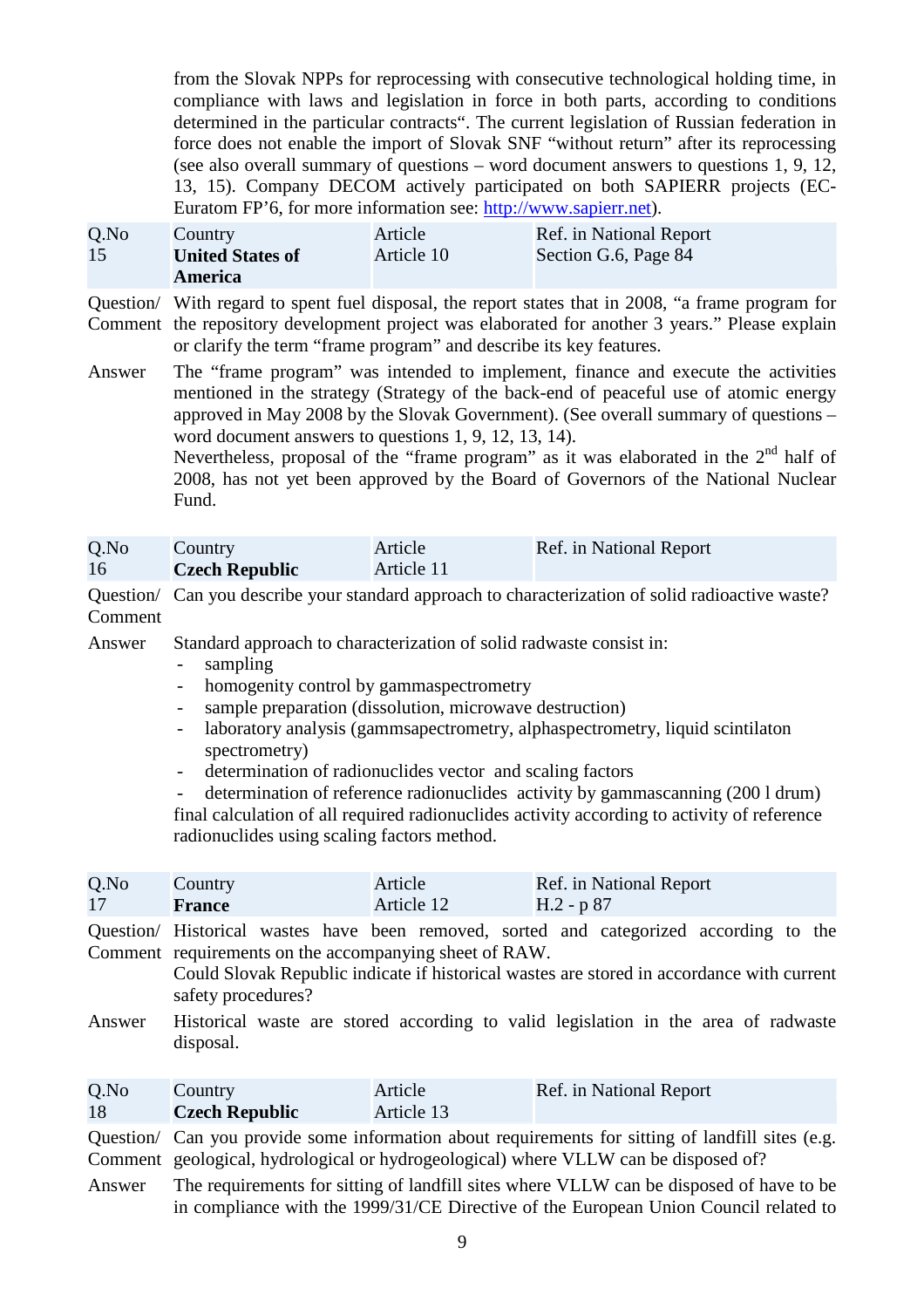dangerous waste landfills.

In the frame of the Bohunice International Decommissioning Support fund (BIDSF) the "Feasibility study of Enlargement of the National Repository at Mochovce" is under preparation. One of the task of this study is to select an appropriate disposal system for VLLW.

| Q.No | Country               | Article    | Ref. in National Report |
|------|-----------------------|------------|-------------------------|
| 19   | <b>Czech Republic</b> | Article 14 |                         |

Question/ Provide details on the design and construction of the centralised RAW storage facility. Comment

Answer Design of the centralised RAW - DSRS storage facility will be prepared next year. Main characteristics: modular type, equipped by devices for manipulation and emplacement on the position of storage, for checking of information in the waste package accompanying sheet during the waste acceptance process, areas and devices for radiation protection, including monitoring, active workshop, areas and devices for potential decontamination of small objects and for potentially radioactive waste waters management.

| Q.No | Country        | Article    | Ref. in National Report |
|------|----------------|------------|-------------------------|
| 20   | <b>Hungary</b> | Article 18 | E p.39                  |

Question/ Does ÚJD SR have a cooperative or coordinating task in the licensing procedures, where Comment other special authorities (e.g. Public Health Care Office of SR, National Labor Inspectorate etc.) are also involved?

Answer As regards the construction of nuclear installation, ÚJD acts as a specialized construction authority responsible for issuance of a final construction license and asks for statements of affected authorities (e.g. Public Health Care Office of SR, National Labor Inspectorate etc.) and informs them on beginning and whole process of legal proceedings (See overall summary of questions – word document answers to questions No. 23 and 26).

| Q.No | Country                 | Article    | Ref. in National Report    |
|------|-------------------------|------------|----------------------------|
| 21   | <b>United States of</b> | Article 18 | Section E.1.2.2, Page $35$ |
|      | <b>America</b>          |            |                            |

Question/ A new Act on environmental impact assessment was passed on February 1, 2007 Comment establishing a process of expert and public assessment on environmental impacts. Please describe any accomplishments related to implementation of this new Act.

Answer Completely new Act No. 24/2006 Coll. on Environmental Impact Assessment, replacing the previous Act No. 127/1994 Coll., took effect on the 1 February 2006. The 2006 Act on EIA transposed into national legislation the Council Directive 85/337/EEC on the assessment of the effects of certain public and private projects on the environment as amended by Council Directive 97/11/EC, Directive 2003/35/EC and Directive 2001/42/EC. As the competent and responsible authority for the EIA proceedings is designated the Ministry of Environment that issues the final statement to the project. If any recommendations occur, the licensing authority must take them into account when issuing license for the project activities. During the EIA proceedings, ÚJD SR as licensing authority provides the Ministry of Environment with the statement on the project information upon the notification basis. Such ÚJD SR statement considers the project only from the view of nuclear safety and as a special civil construction authority. In the EIA proceedings, the public may take part in the proceedings by the representatives of the municipalities concerned if they create a group of at least 500 natural persons of age 18 years and more, among which 250 persons at least must be permanent residents in the municipality concerned, or, in form of the non-government public association focused on environmental protection matters. As application of the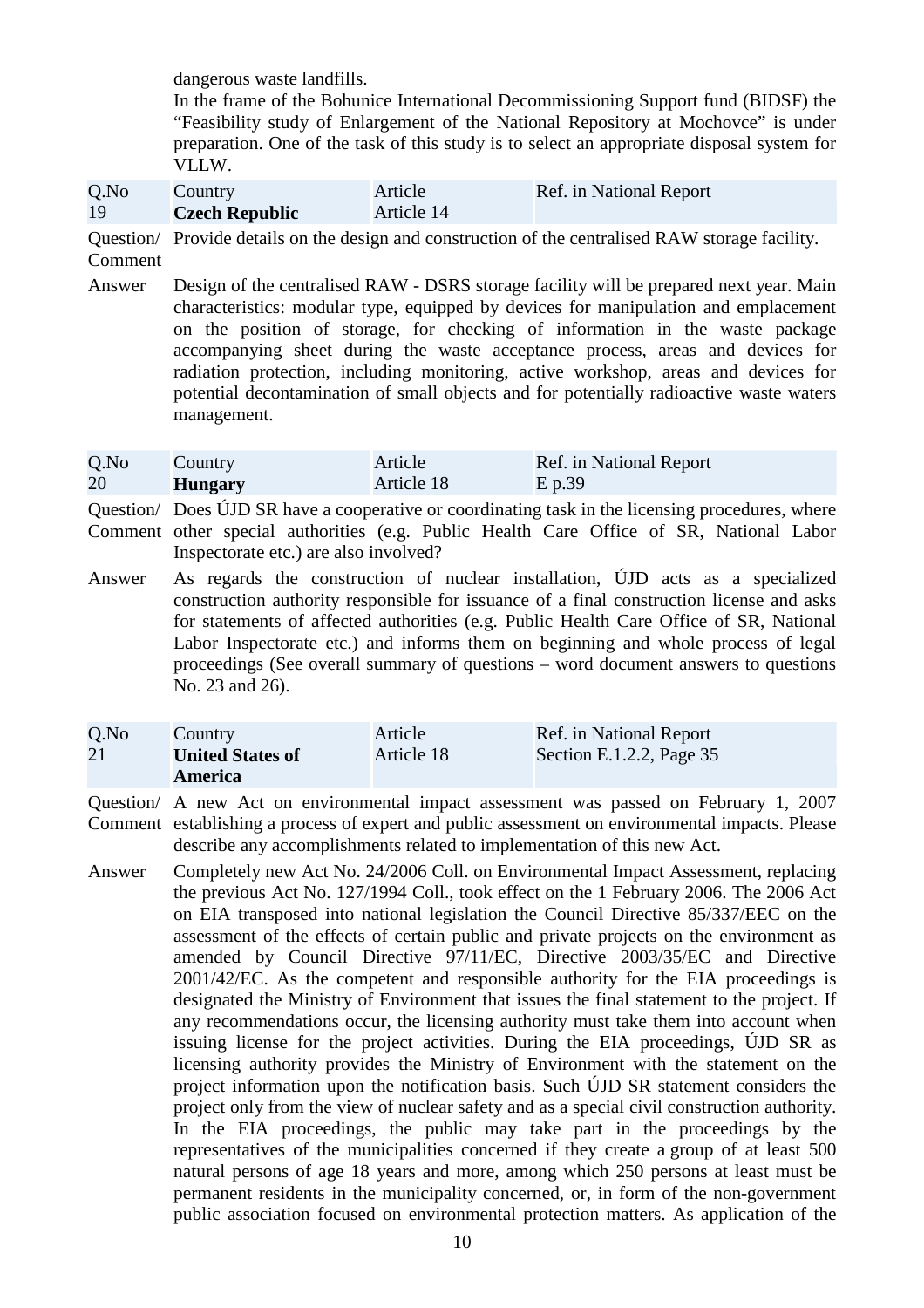Espoo Convention concerns, the 2006 Act on EIA provides for the obligatory transboundary consultations with the neighbouring States. For the nuclear installation projects, there exist any limits or parameters for the environmental impact assessment purposes. The environmental impact assessment shall be realised prior to the territorial planning approval of the project activities, or, prior to the issuance of the license authorising performance of the proposed activities in accordance with the special regulations. Ministry of Environment is obliged to publish the project information on its web site within the time limits set, and, to address the bodies concerned with request for their statement to the project information.

| $Q$ .No | Country                 | Article    | Ref. in National Report    |
|---------|-------------------------|------------|----------------------------|
| 22      | <b>United States of</b> | Article 18 | Section E.1.2.3, Page $36$ |
|         | <b>America</b>          |            |                            |

Question/ A proposal to amend the Atomic Act will be submitted in 2010 to harmonize the Act, Comment remove ambiguity, and reflect actual experience. Please summarize the major changes being considered and how the public and experts will participate in developing amendment.

Answer In the proposal of the completely new Atomic Act the most significant changes are in the following areas:

- a) **substance** scope and the content of definitions; volume and content of the safety documentation related with the licence; tightening of the conditions for licensing due to the combating of the acts of terrorism which implies far more precise review of an applicant ´s trustworthiness and credibility; implementation of the WENRA conclusions; diligent overlapping of the licensing procedures pursuant to the 1976 Civil Construction Code and the 2004 Atomic Act for each stage of operational life of nuclear installation; tightening of the requirements for physical protection of nuclear installation as far as it concerns restrictions on entry of persons into nuclear localities; solution of questions concerning the division of liabilities in the cases where the owner of nuclear installation is not itself at the same time its operator, but there are two different subjects; exemption of the provisions on the third party liability for nuclear damage from the Atomic Act and adoption of special law on this issue; delegation of the special professional competency examination on the operator itself; new classification of events at nuclear installation and during shipment of radioactive material; precious separation of dual-use goods exports licensing from some of dual-use goods import licensing; precision of ÚJD SR competencies related to the licensing, ownership, use and management of groups of nuclear materials, as they are divided between the Euratom Community and member States;
- b) **procedural changes** at many places in the 2004 Atomic Act wording the necessary subject to amendment was to govern differences between the licensing **proceedings** and general administrative proceedings as for example: providing for different administrative terms; some formal requirements for the decisions; new types of decisions eventually statements adopted by Authority when reviewing safety documentation and other documentation as basis for further proceedings by another authorities, or, as part of such proceedings; modifications concerning the performance of inspection activities and documentation of its results when comparing with the general provisions on inspection activities laid by Act No. 10/1996 Coll. on inspection activities in the State administration as amended; etc.

Participation of experts is assured through the permanent Working Group of Experts created at ÚJD SR among its staff, consisting of 10 members that holds sessions on regular basis where the new wording of the draft atomic act is being prepared. As soon as the draft atomic act wording will be approved by the ÚJD SR management, the drafted text will be submitted for comments to the operators of nuclear installations (SE, a. s., JAVYS, a. s.), research and development organizations (VUJE a. s.) and to the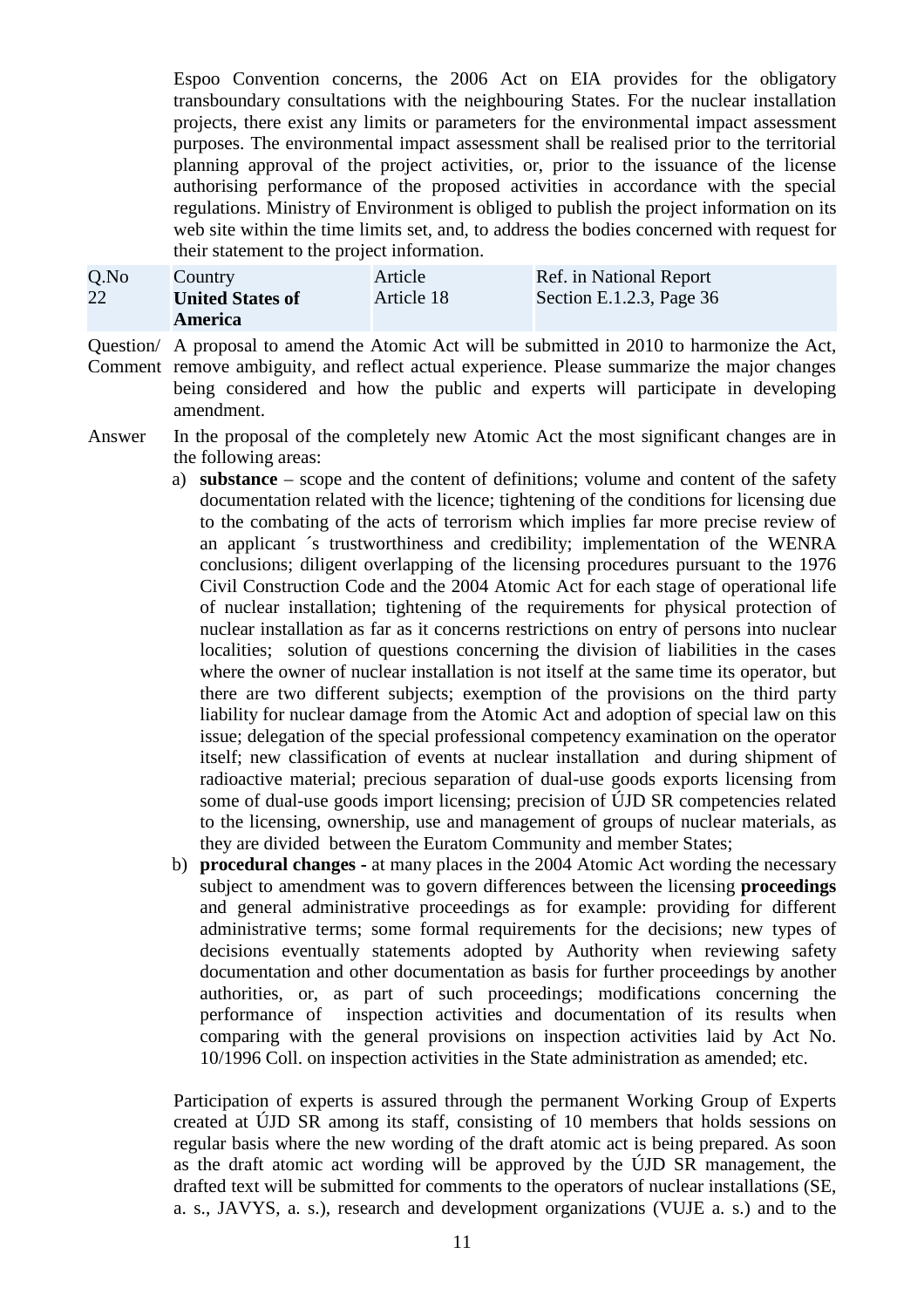Nuclear Fund, eventually, to the relevant academic experts (technical university) for informal review.

Public may submit comments to the proposal during the official inter-departmental notification procedure that is held via internet at the centralised web site of Ministry of Justice – *Web Portal Draft Laws*.

| Q.No | Country               | Article    | Ref. in National Report |
|------|-----------------------|------------|-------------------------|
| 23   | <b>Czech Republic</b> | Article 19 |                         |

Question/ The report indicates that by an amendment of the Act No. 50/1976 Coll. as amended by Comment the Atomic Act No. 541/2004 Coll. effective since 1. 12. 2004, ÚJD SR has become a construction authority. Please provide additional information how this amendment simplifies public administration procedures.

Answer As regard the constructions of nuclear installation, ÚJD SR acts as a specialized civil construction authority and a municipality participates in the proceedings as authority concerned. ÚJD SR notifies the authorities concerned on commencement of proceedings and may request for their statements on application submitted and the documentation attached within the scope of their competencies (see also page 39 of the National Report).

> ÚJD SR deems the concentration of the licensing procedure of the construction of nuclear installation pursuant to the general law on civil construction (Act No. 50/1976) and of the licensing procedure of nuclear installation focusing on nuclear safety pursuant to the Atomic Act, which applies from the stage of licensing the construction, at the one and the same authority as positive step forward. Thus, ÚJD SR may basically express all its objectives en bloc in one procedure, where it has position of the nuclear regulatory authority and, concurrently, the civil construction authority. In such proceedings, ÚJD SR provides itself with the statement as the nuclear regulatory authority and, at the same time, it coordinates and considers statements of others authorities concerned in the civil construction proceedings pursuant to the Civil Construction Code. Thereby ÚJD SR achieved position of the highest licensor for construction of nuclear installation.

| Q.No | Country        | Article    | Ref. in National Report                 |
|------|----------------|------------|-----------------------------------------|
| 24   | <b>Germany</b> | Article 19 | p. 35, p. 51/52; Sec. E.1.2.2 and F.2.2 |

Question/ Act No. 238/2006 (Act on Nuclear Fund) of 2006 establishes the National Fund for Comment decommissioning of nuclear facilities and management of spent nuclear fuel and radioactive waste. The various resources of the fund are described on p. 35 and p. 52 of the report ("contributions of permission holders for operation of nuclear installations generating power, levies collected by operators of transfer and distribution network in prices of supplied electricity, directly from final customers (serving to settle the socalled , historical debt"), penalties imposed by the Nuclear Regulatory Authority (ÚJD SR), interests from deposits, subsidies and contributions from EU funds, state budget and others").

> What is the actual value of the fund and what is the percentage of the mentioned contributors?

Answer The statement of the National Nuclear Fund account (total) on the date of 31 December 2008 is 678.431.699,38 €.

The percentage of the National Nuclear Fund contribution in 2008 was following:

- Contributions of licensees generating power: 73,75 %; from this: contribution of operator of NPP V1 (shut down on 31 December 2008): 19.53 %, contribution of the operator of NPPs V2 and EMO-1,2: 80.47 %;
- Interest on deposit: 26.15 %:
- State subsides: 0.10 %
- levies collected by operators of transfer and distribution network in prices of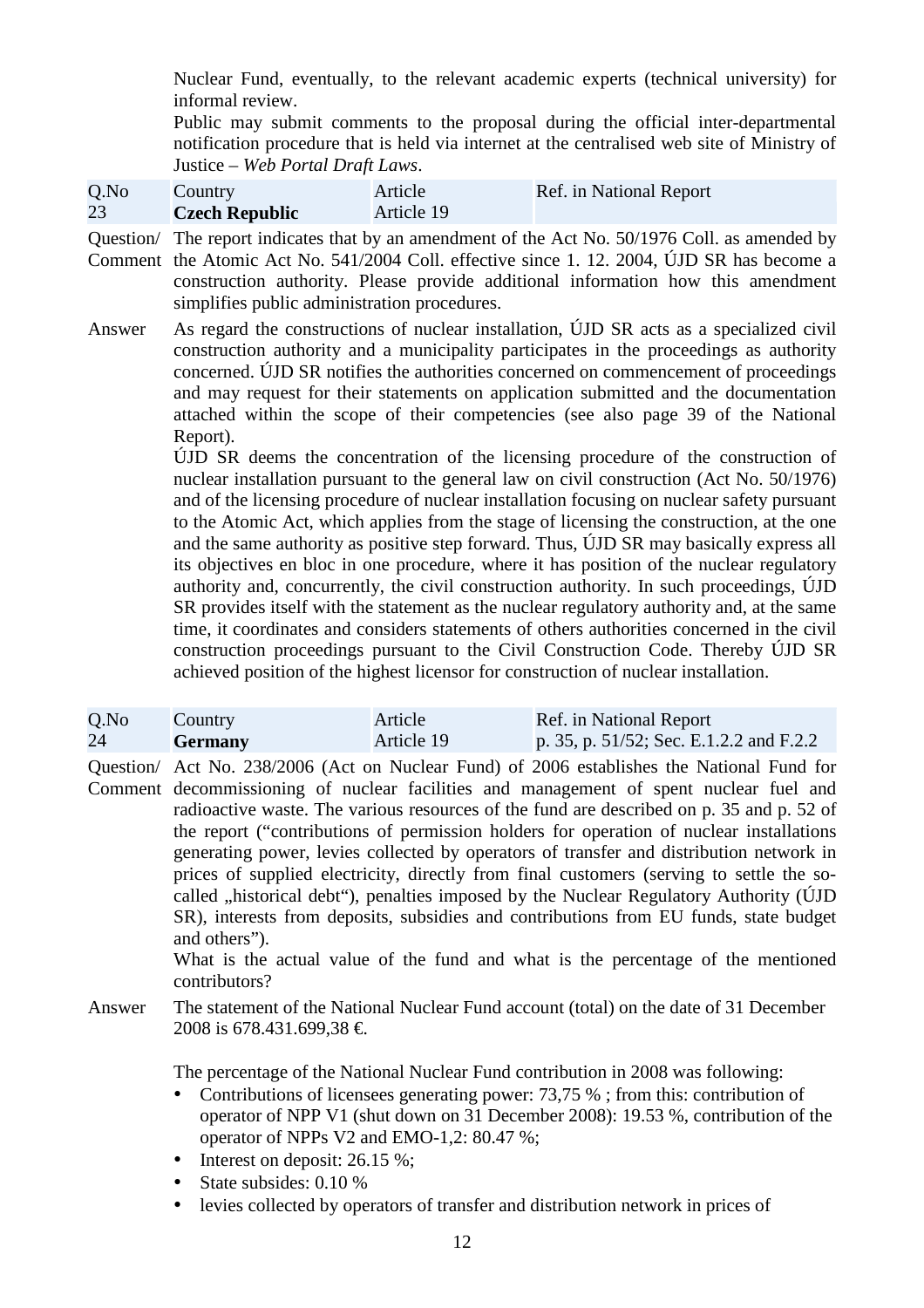supplied electricity: 0 %

Financing of the activities, which should be paid within the historical deficit (predominantly the decommissioning of NPP A1), is solved by transfers between subaccounts of the Fund, at the present time.

| Q.No | Country        | Article    | Ref. in National Report |
|------|----------------|------------|-------------------------|
| 25   | <b>Germany</b> | Article 19 | $p. 40;$ Sec. E.2.1.3   |

Question/ In Section E.2.1.3, regulatory methods to verify operator's compliance with Comment authorization conditions are described. It is stated that there are three types of planned inspections: "routine inspections", "special inspections", and "team inspections". Could you provide some examples for each of these types of inspection performed in the spent fuel storage facility MSVP-JAVYS in Bohunice which ensure, in combination with the periodic safety assessments, the long-term safety of spent fuel interim storage?

Answer In general, planned inspections are organized as routine, special and team inspections. In the case of an inspections at MSVP-JAVYS facility the ÚJD performs only special inspections. The goal of these inspections is to control if the spent fuel storage is operated in accordance with the Atomic Act No. 541/2004 Coll., Regulations issued on the basis of this Act, limits and conditions of safe operation and operating procedures issued by authorization holders. Special inspections are focused on one special issue or a limited group of issues. Special inspections are applied if there is need to have additional control of the operator. Obviously these inspections are not planned. The team inspection are planned or special inspections performed by team of inspectors from different divisions.

| Q.No | Country             | Article    | Ref. in National Report |
|------|---------------------|------------|-------------------------|
| 26   | <b>South Africa</b> | Article 19 |                         |

- Question/ What is the intention of having a construction authority that specifically oversees Comment construction of nuclear installations? Has this been identified as a national objective or priority?
- Answer In accordance with the Civil Construction Code (Act No. 50/1976), the general civil construction authority is a municipality, where the construction shall be located. In case of a civil construction of great significance, the competent construction authority is the regional civil construction office. At the time during the preparation of the amendment to the Atomic Act, ÚJD SR considered it as appropriate that the civil constructions of nuclear installations in the future would be permitted by the ÚJD SR as the highest authority for nuclear safety issues rather than by the regional construction office. After four years experience as of civil construction authority, ÚJD SR considers the concentration of the licensing proceedings at one body as efficient and effective. Basically, ÚJD SR may express en bloc all its objectives in one single procedure, where it has position of the nuclear regulatory authority and, concurrently, the civil construction authority. In such proceedings, ÚJD SR actually provides the statement as the nuclear regulatory authority and, at the same time, it coordinates and considers statements of others authorities concerned in the civil construction proceedings pursuant to the Civil Construction Code. Thereby ÚJD SR achieved position of the highest licensor for construction of nuclear installations.

| Q.No | <b>Country</b>      | Article    | Ref. in National Report |
|------|---------------------|------------|-------------------------|
| 27   | <b>South Africa</b> | Article 19 |                         |

Question/ Are there processes and arrangements in place to ensure coordination between different Comment ministries in regard to the safety management of radioactive waste. If yes, are they effective?

Answer Act No. 575/2001 Coll. on Organization of Governmental Activities and of Central State administration as amended defines the framework of tasks and responsibilities of central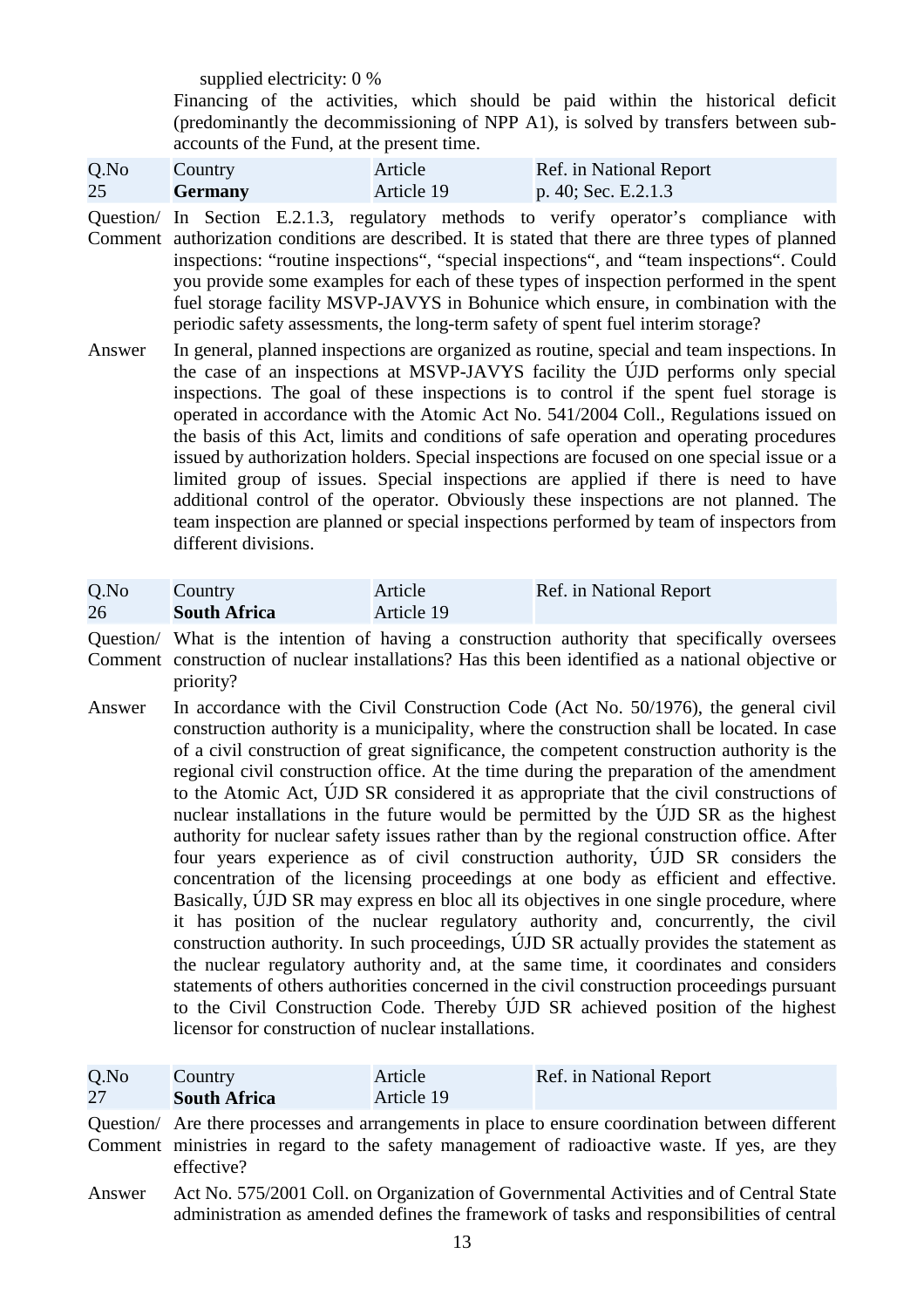state administration authorities. Details of cooperation are laid down in respective acts of individual authorities involved in legal proceedings. There are also bilateral agreements for close cooperation in order to solve special tasks (e.g. National Labour Inspectorate, Ministry of Economy, etc.). We can say that system is effective enough, because we put into operation several waste treatment and processing facilities, waste repository, mobile waste processing technologies and we successfully manage decommissioning activities, too (See overall summary of questions – word document answers to questions No. 20, 23. 26).

| $Q$ .No | Country             | Article    | Ref. in National Report |
|---------|---------------------|------------|-------------------------|
| 28      | <b>South Africa</b> | Article 20 |                         |

Question/ When applying the standards and recommendations of the IAEA in paragraph 2 on Page Comment 37, it is necessary to develop the standards and recommendations more akin to the experience in the local industry in the view of the regulator?

Answer Slovak Republic has established a complex legal system (including licensing procedure for all kinds of nuclear installations) in the area of peaceful use of nuclear power in which IAEA safety fundamentals and requirements are implemented. The IAEA Safety Guides are only as an additional tool in process of assessment of submitted safety documentation.

| Q.No | Country             | Article    | Ref. in National Report |
|------|---------------------|------------|-------------------------|
| 29   | <b>South Africa</b> | Article 20 |                         |

- Question/ In regard to the imposition of fines, are these undertaken within a system of fines that is Comment imposed with severity of the offence that has been targeted? Is there a prosecuting authority that imposes the fine and how is this supported by the legislation?
- Answer Fines may be imposed directly upon the Art. 34 of the Atomic Act. ÚJD SR imposes fines for violation of the Atomic Act provisions as described in details by the Atomic Act. Depending on the seriousness of the offence committed, the general and basic gradation of the fines amounts is set in Art. 34 (1) to (6). However, such gradation is based upon setting the highest amount of the fine that might be imposed for the specific sort of offence. The seriousness of the offence is the only criterion used in the act for the gradation of the fine amount, and, at the moment, there does not exist any further internal directive of ÚJD SR for this purpose. In each case, Authority shall consider all circumstances of the case individually and followupon the basis of the ÚJD SR administrative consideration, guidance for which is outlined by Art 34 (9): *"… an account shall be taken of mainly the seriousness, manner, duration and potential consequences of the violation of responsibilities, of co-operation and attitude of the entities subject of supervision or natural persons or legal persons concerned upon elimination of the consequences and to measures taken*." Procedurally, ÚJD SR imposes fine in accordance with the Atomic Act, as the first instance body, by issuance of a formal written decision that shall meet formal requirements and to be issued in due process of law pursuant to the Act No. 71/1967 Coll. on Administrative Proceedings as amended. Person or entity may appeal against fine imposed (file an appeal). Afterwards, ÚJD SR chairperson itself, as a second instance, has to take decision on an appeal upon the proposal of the ad hoc advisory committee basis, but they are not bound by their resolution. In a case of the person is not satisfied with the final affirmative decision of the ÚJD SR chairperson, they may lodge an action at the court asking for revision of legality of the ÚJD SR decision.

| Q.No | Country                                                | Article    | Ref. in National Report                                                                                                                                                                           |
|------|--------------------------------------------------------|------------|---------------------------------------------------------------------------------------------------------------------------------------------------------------------------------------------------|
| 30   | <b>South Africa</b>                                    | Article 20 |                                                                                                                                                                                                   |
|      | there was a preventative maintenance program in place? |            | Question/ Did the Labor inspectorate not prohibit the use of the classified equipment where 11<br>Comment significant deficiencies had been identified? Could this situation have been avoided if |

Answer The identified deficiencies have been removed during the inspection done by labor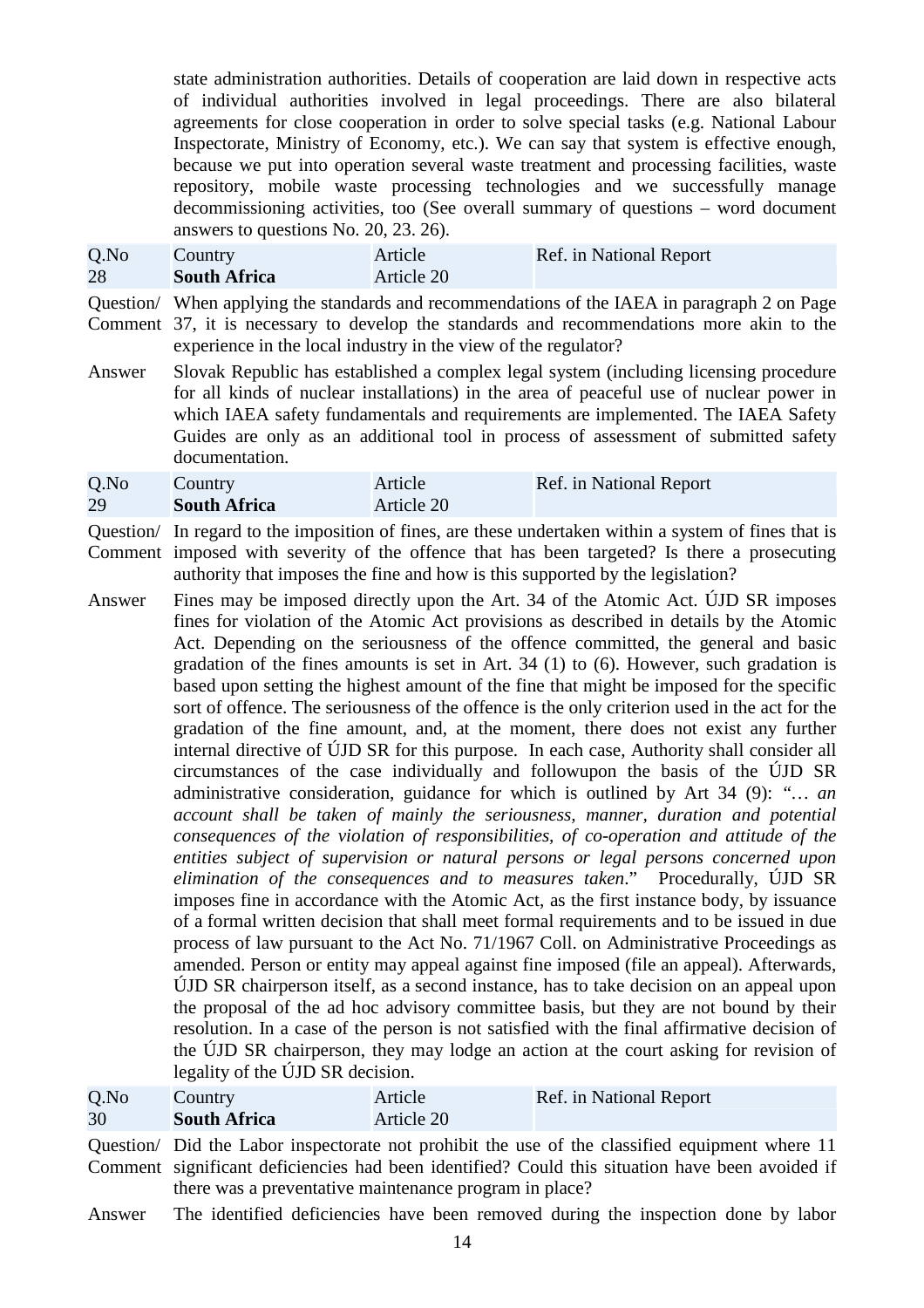inspectors.

For this reason it was not necessary to prohibit the use of classified technical equipments.

Slovenské elektrárne, a. s. has developed a preventative maintenance program, but the deficiencies have occurred as a consequence of organizational changes.

These deficiencies should not be occurred again, as Slovenské elektrárne, a. s. has committed to monitor schedule and terms of inspections, revisions, tests and maintenance of technical equipments more consistently.

| Q.No | Country        | Article    | Ref. in National Report |
|------|----------------|------------|-------------------------|
| 31   | <b>Austria</b> | Article 22 |                         |

Question/ Who performs monitoring arrangements after the closure of a disposal facility? How are Comment institutional controls and monitoring activities financed after closure of the disposal?

Answer Based on the Act 541/2004 coll. (Atomic Act) the monitoring arrangements after the closure of a disposal facility will be performed by state (Slovak Republic). The institutional controls and monitoring activities after closure of the disposal will be financed trough National Nuclear Fund for Decommissioning of Nuclear Facilities and Management of Spent Fuel and Radioactive Waste.

| Q.No | Country        | Article    | Ref. in National Report         |
|------|----------------|------------|---------------------------------|
| 32   | <b>Germany</b> | Article 24 | p. 61; Sec. F.4.3, Sheet F.4.3a |

Question/ Sheet F.4.3a deals with gaseous discharges from NPP A-1 and from treatment Comment technologies of the "TSÚ RAW" waste treatment facility. Regarding the values presented, it is shown that a significant peak for Aerosols beta/gamma and Sr-89, Sr-90 occurred in the year 2002, followed in the years 2003-2005 by values that are comparable to the preceding years. Nevertheless, the column "% of used limit" indicates that during the year 2002 to 2005 the discharges have been about 2 orders of magnitude lower than in the years before and afterwards, in spite of rising or more or less constant discharges.

> If this is correct, did the discharge limit values have been changed during that time and if so, what is the reason for this?

Answer In the table F. 4.3a were wrong data in percentual columns for years 2002 to 2005 included. It was mismatched by transferring data from excel to word. The limits in years 2002 to 2005 were not changed – were the same as in years before and after. Correct percentual columns are (in yellow colour).

| $A-1$ |           | Aerosols beta / gama | Sr 89, 90         |        | Aerosols alfa     |            |
|-------|-----------|----------------------|-------------------|--------|-------------------|------------|
|       | Discharge | $%$ of               | <b>Discharges</b> | $%$ of | <b>Discharges</b> |            |
| Year  | $s$ [MBq] | Limit                | [kBq]             | Limit  | [kBq]             | % of Limit |
| 1994  | 2,20      | 0,23                 | 33,20             | 0,12   | 155,00            | 1,76       |
| 1995  | 4,11      | 0,44                 | 289,00            | 1,03   | 418,00            | 4,75       |
| 1996  | 7,16      | 0,76                 | 770,00            | 2,77   | 781,00            | 8,88       |
| 1997  | 10,42     | 1,11                 | 680,00            | 2,44   | 1710,00           | 19,43      |
| 1998  | 16,87     | 1,79                 | 1180,00           | 4,20   | 730,00            | 8,30       |
| 1999  | 21,50     | 2,29                 | 540,00            | 1,93   | 809,00            | 9,19       |
| 2000  | 21,62     | 2,30                 | 158,10            | 0,56   | 973,57            | 11,06      |
| 2001  | 20,70     | 2,20                 | 207,51            | 0,74   | 997,12            | 11,33      |
| 2002  | 75,75     | 8,05                 | 1683,21           | 6,01   | 78,32             | 0,89       |
| 2003  | 25,38     | 2,7                  | 921,42            | 3,29   | 24,84             | 0,83       |
| 2004  | 15,47     | 1,65                 | 409,87            | 1,46   | 28,41             | 0,32       |
| 2005  | 25,24     | 2,68                 | 355,44            | 1,27   | 20,03             | 0,22       |
| 2006  | 10,46     | 1,09                 | 443,13            | 1,58   | 41,99             | 0,48       |
| 2007  | 4,05      | 0,42                 | 151,92            | 0,54   | 9,81              | 0,11       |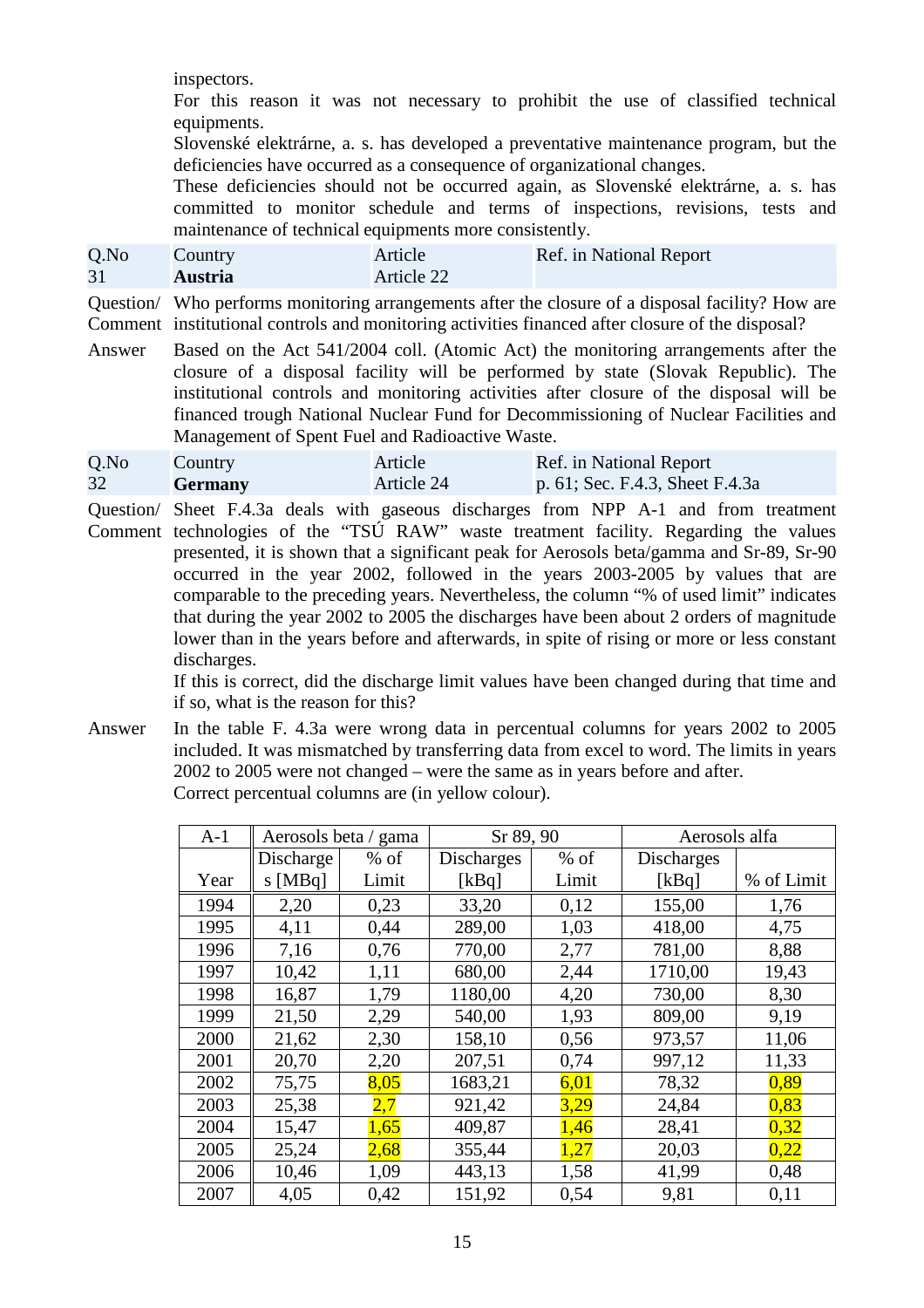Q.No 33 **Country Czech Republic** Article Article 25 Ref. in National Report

Question/ Who is responsible for the preparation and approval of the following documentation:

- Comment on-site emergency plans and operating instructions for classification of emergency event,
	- off-site emergency plans,
	- the National Emergency Plan?

Answer Pursuant to *Atomic Act* (541/2004) § 10 sect. 1 letter p) authorization holder is responsible to work out preliminary on-site emergency plan, on-site emergency plan. Pursuant to § 5 of the Decree No. 55/2006 *on details in an emergency planning for the event of an incident or an accident*, defines the classification levels for incident or accident severity. Authorisation holder shall include this classification into preliminary on-site emergency plan and on-site emergency plan.

> Pursuant to § 16 of the *Act on Civil Protection* and § 28 sect.9 of the *Atomic Act* regional offices shall work out off-site emergency plan of region within the emergency planning zone. Details of off-site emergency plan are described in §§ 13 - 17 of the Decree No. 55/2006 *on details in an emergency planning for the event of an incident or an accident*.

> The Nuclear Regulatory Authority shall approve preliminary on-site emergency plan and on-site emergency plan, after Ministry of Health reviews it and gives a consent to it (§ 4 sect.2 letter a) of the *Atomic Act*, § 28 sect.8 of the *Atomic Act*)

> Ministry of Interior shall approve off-site emergency plan, after Nuclear Regulatory Authority reviews it and gives a consent to it (§ 4 sect. 2 letter e) of the *Atomic Act*, §28 sect. 12 letter a) of the *Atomic Act*)

> Government through its special devoted Commissions (former Commission for Radiation Accidents, now through Central Crisis Headquarters) prepares the National Emergency Plan. This Plan is reviewed and approved by members of Government, taking part on works of this Commissions.

| $Q$ .No | Country       | Article    | Ref. in National Report |
|---------|---------------|------------|-------------------------|
| 34      | <b>France</b> | Article 25 |                         |

Question/ A diagram showing the different emergency cells, their connections and the entities in Comment action in these cells should be given in chapter F.

Could Slovak Republic specify the frequency of national exercises?

Answer See overall summary of questions – word document answer to question No. 36.

| Q.No | Country   | Article    | Ref. in National Report |
|------|-----------|------------|-------------------------|
| 35   | Lithuania | Article 25 |                         |

Question/ What is foreseen to be done for international cooperation arrangements and bilateral Comment agreements in radiation emergency field?

Answer Slovakia has concluded bilateral agreements with all neighbouring countries, it means with Czech, Poland Ukraine, Hungary and Austria and also with some other countries like Slovenia, Germany, Romania, and Bulgaria. These agreements are targeted not only to mutual information in case of nuclear incident or accident but they give the framework of possible cooperation in the area of nuclear power, radiation measurements etc. Each year bilateral or even multilateral meetings are organized where the cooperation is evaluated and proposal for future activities are made.

| Q.No | Country         | Article    | Ref. in National Report |
|------|-----------------|------------|-------------------------|
| 36   | <b>Slovenia</b> | Article 25 | page 68                 |

Question/ Does Slovakia carry out regular emergency exercises? If yes, what is the frequency for Comment local and full scale national exercises?

Answer YES, Duty to carry out exercises is given by the Atomic Act (541/2004) § 28 "Emergency planning and emergency preparedness" sec. (14):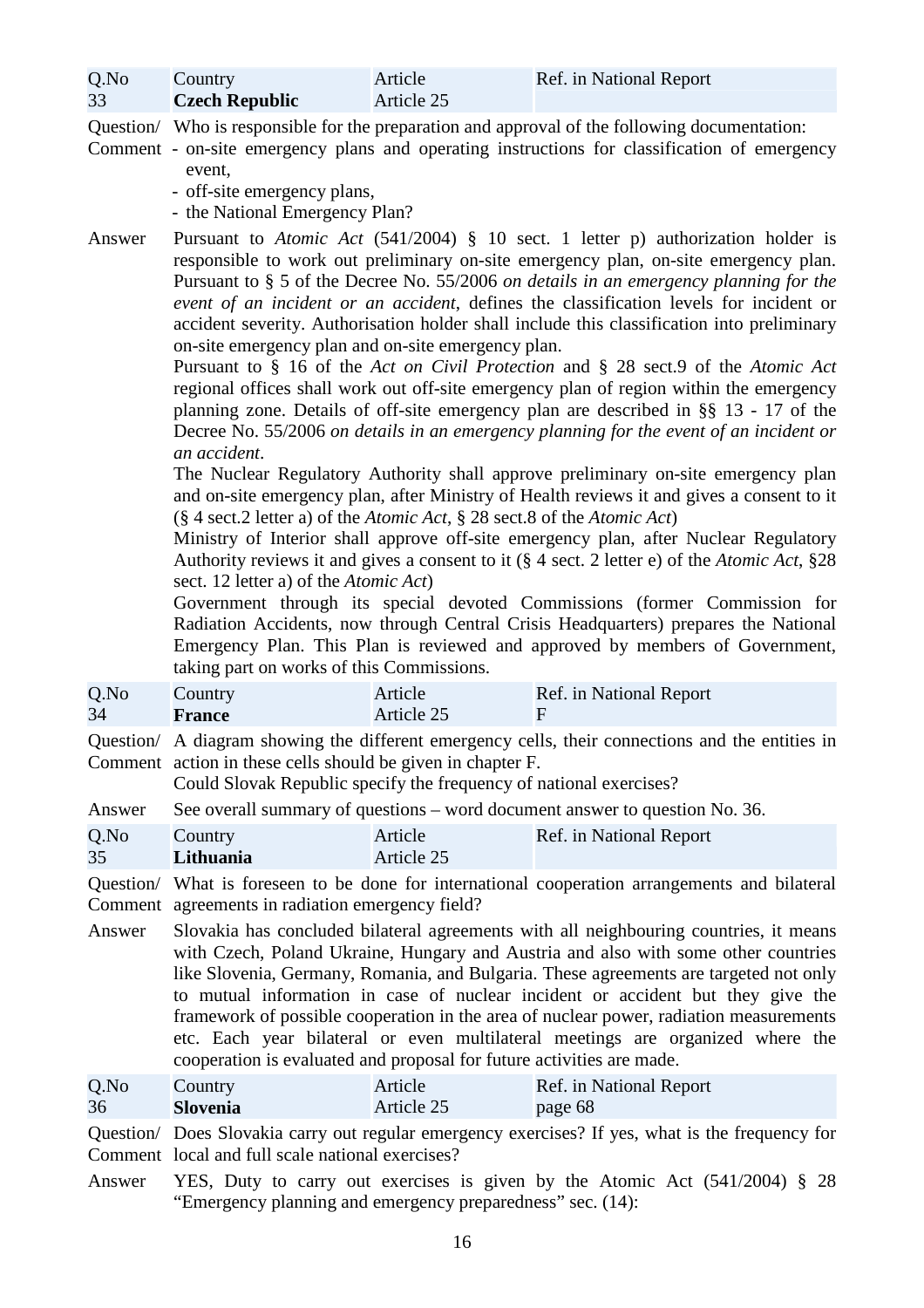"*Authorisation holders or regional offices shall exercise procedures according to the emergency plans prior to the commissioning of the nuclear installation or prior to the first shipment of radioactive materials; subsequently, authorisation holders or regional offices shall exercise them at regular intervals, evaluate the exercises and take corrective measures based on the results of evaluations*."

and by ÚJD SR regulation No. 55/2006 Coll. on details concerning emergency planning in case of nuclear incident or accident; § 10 Training, exercises and updates. In practical terms:

1) Shift exercises each shift 2 times per year

It means

12 exercises of shift personnel of NPP V-1, Bohunice site

12 exercises of personnel of radwaste and spent fuel treatment facility Bohunice site

2 exercises of personnel of National radwaste depository, Mochovce site

12 exercises of personnel of liquid radwaste treatment, Mochovce site

11 exercises of shift personnel of NPP V-2, Bohunice site

11 exercises of shift personnel of NPP EMO, Mochovce site

Some of exercises are focussed on particular issues or people - firemen, health services, environment protection, etc are involved in as appropriate, depending on scenario.

2) Full scale exercise once per year

1 full scale exercise NPP V-1, Bohunice site

1 full scale exercise common for NPP V-1 and NPP V-2, Bohunice site

1 full scale exercise NPP EMO, Mochovce site, off-site emergency structures involved in

3) Exercises of Emergency transport order

1 transport event exercise - transport of fresh fuel, NPP V-2, Bohunice site 1 transport event exercise – transport of radioactive material

Effort is made to get exercised the whole staff of any type of nuclear installation.

- 4) County exercises (together with relevant districs) are performed regularly once per year
- 5) Exercise on national level are organized by national Central Crisis Headquarters usually once per five years, but the frequency is not written in the law or decrees.
- 6) Slovakia takes part in various international exercises organized by international organizations IAEA – Convex exercises; OECD – INEX series exercises; NATO – CMX exercises; EU – ECURIE exercises.

| Q.No | Country        | Article    | Ref. in National Report |
|------|----------------|------------|-------------------------|
| 37   | <b>Hungary</b> | Article 26 | F.6 p.69                |

Question/ What is the time schedule of the decommissioning of NPP A1?

Comment

Answer Process of NPP A-1 decommissioning is devided into 5 decommissioning phases (the second one under preparation currently). End of decommissioning process (brown field foreseen) is planned in 2033.

According to the Strategy of the back-end of peaceful use of nuclear energy:

• I. Stage (formerly named as "giving the NPP into radiation-safe status (defined as the status, when the spent fuel is removed – completed, and liquid or wet radioactive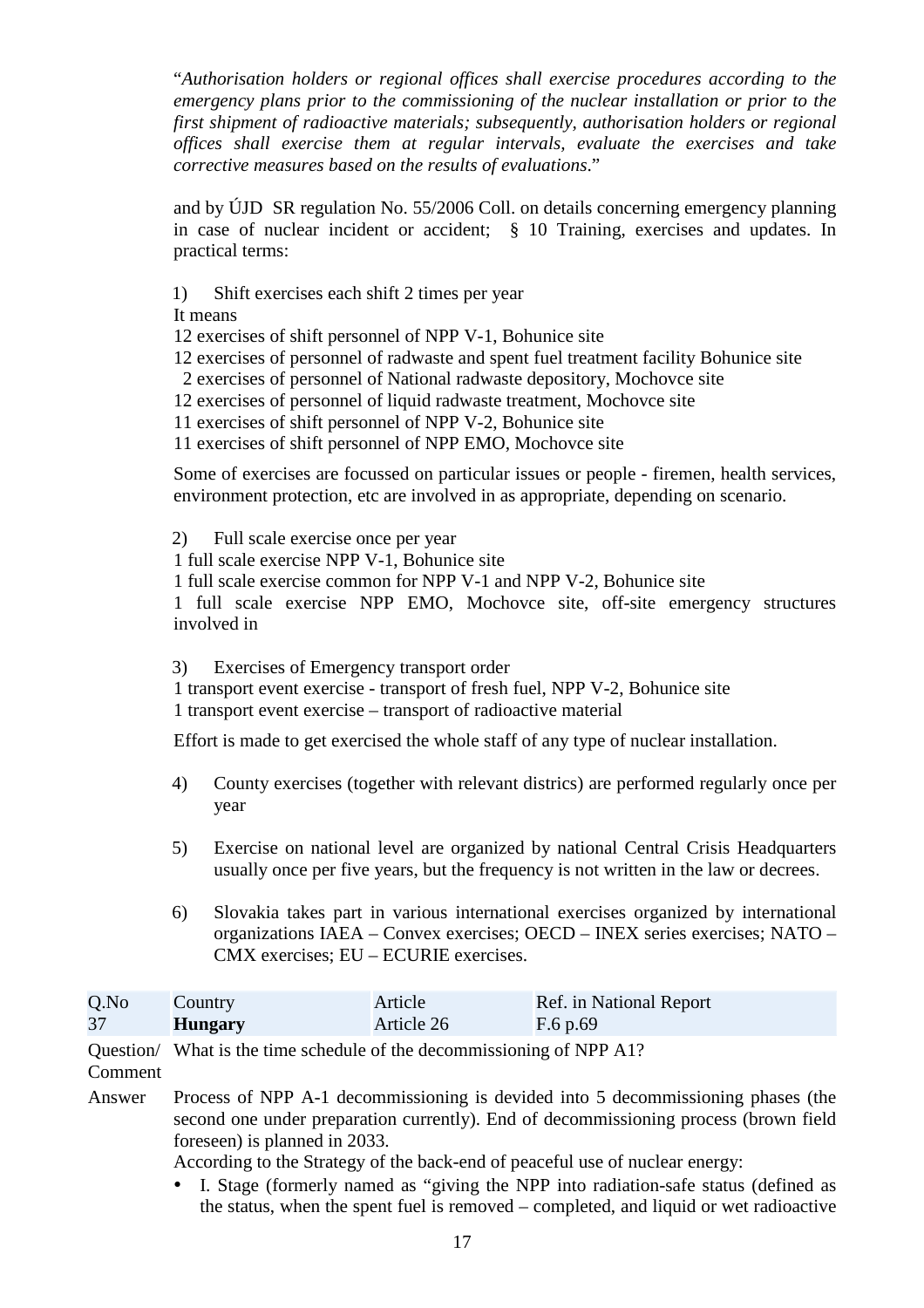waste (some of them are untypical) removed, treated, conditioned – it has not been completed yet; the management of some waste streams (e.g. sediments from socalled "spent fuel long-term storage" basin) has turned out to be more difficult as previously expected. End of the  $1<sup>st</sup>$  stage was planned on 2008 (the management of mentioned sediments will continue; it is expected that all long-term storage sediments will be treated by 2018).

- II. Stage  $-2008(9) 2016$  after this stage only three objects remain within the NPP A1 object structure: object 30 (reactor building), object 32 (steam generators) and 32 A (inactive ancillary building connected with object 30). Some objects and facilities usable for the radioactive waste management will be transferred into the nuclear facility TSU RAO (Technologies for treatment and conditioning of radioactive waste).
- Next stages preliminarily:
	- $\circ$  III. Stage 2017 2020 dismantling of facilities where the satisfactory information on their contamination are known (or it is expected its relatively easy determination at the previous stage),
	- o IV. Stage  $2021 2024$  dismantling of the primary circuit pipes and valves in object 30, in object 32: dismantling the primary circuit pipes and turbo compressors, dismantling of high-pressure gas holder and some other devices,

V. Stage – 2025 – 2033 – dismantling of remained facilities and devices (including reactor and steam generators). (See also overall summary of question – word document answer question No. 53)

| Q.No | Country        | Article    | Ref. in National Report |
|------|----------------|------------|-------------------------|
| 38   | <b>Hungary</b> | Article 28 | $J p.99-100$            |

Question/ The project EUAID was intended to create the foundation of a centralized DSRS Comment management system. What is the projected date to implement such a system?

> Is financial provision granted for long-term management of DSRS (long term storage and disposal)?

Answer The EU AID project was not intended for the construction itself. The aim of the project was to propose organisational and legal measures to improve the management of institutional RAW. The start up of the construction of a centralised storage is postponed. See also overall summary of questions – word document answer question No. 3.

| $Q$ .No | Country        | Article    | Ref. in National Report |
|---------|----------------|------------|-------------------------|
| 39      | <b>Hungary</b> | Article 28 | $J p.99-100$            |

Question/ What kind of data are registered about the disused neutron sources? Are they kept in a Comment centralized store or at the user's facilities?

Answer All data on neutron source registered in the national source register are kept also in the case if the source is already not used (until source disposal). The neutron sources are not kept in centralized store presently.

| Q.No | Country        | Article    | Ref. in National Report |
|------|----------------|------------|-------------------------|
| 40   | <b>Hungary</b> | Article 28 | $J p.99-100$            |

Question/ What is the management strategy for disused Ra sources (conditioning, storage, Comment disposal)?

Answer At present expert group is working on this issue. An official management strategy for disused RA sources is under preparation.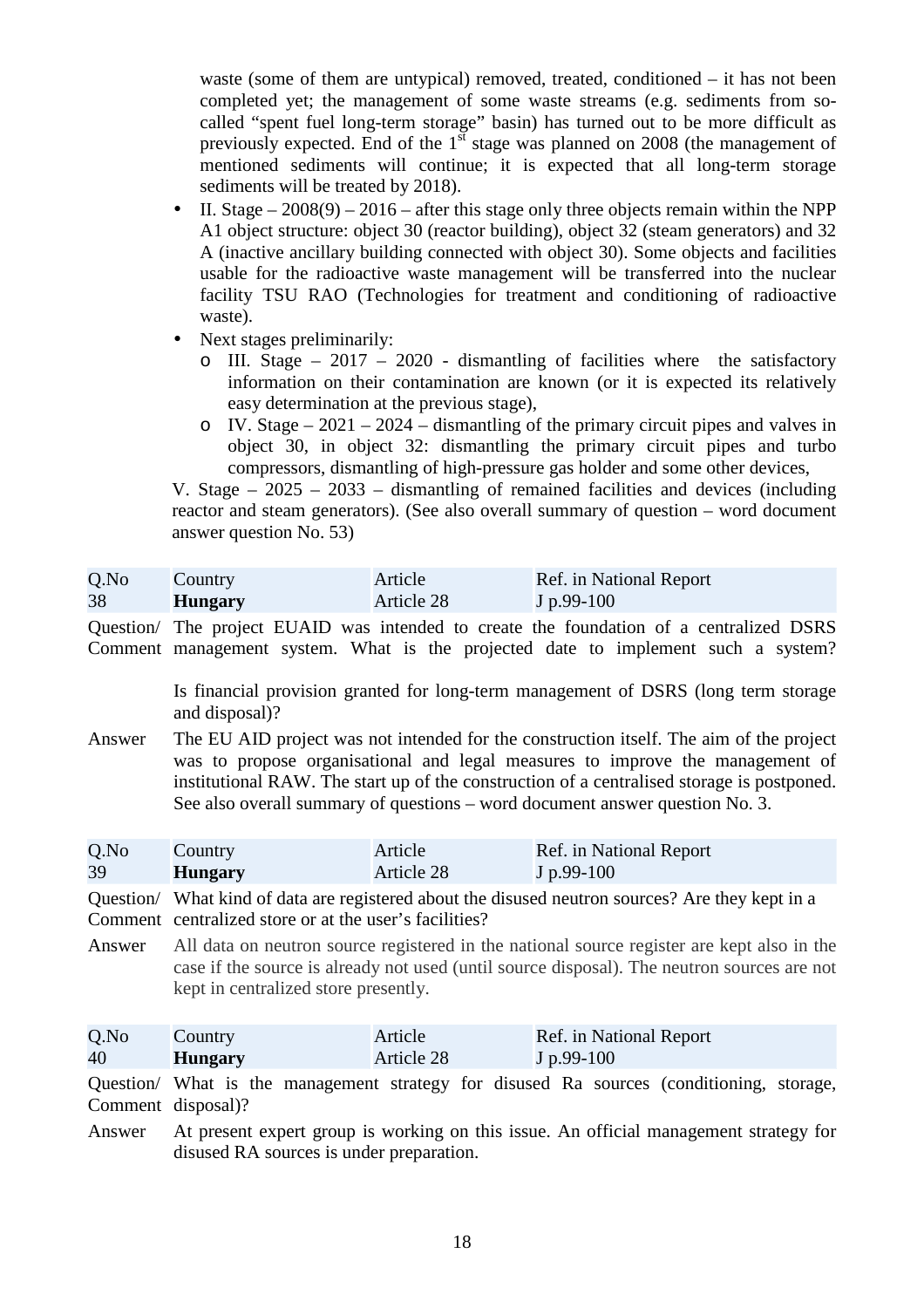| Q.No | Country        | Article    | Ref. in National Report |
|------|----------------|------------|-------------------------|
| 41   | <b>Hungary</b> | Article 28 | $J$ p.99-100            |

Question/ Is there any approved concept for disposal of DSRS?

## Comment

Answer DSRS are managed in compliance with the Act 355/2007 Coll., on Protection, Support and Development of Public Health. Concept for disposal of DSRS will follow the "Institutional RAW and Captured RAW management Strategy in Slovak Republic". See also overall summary of questions – word document answer questions 3, 38.

| Q.No | Country        | Article    | Ref. in National Report |
|------|----------------|------------|-------------------------|
| 42   | <b>Hungary</b> | Article 28 | $J p.99-100$            |

Question/ Can certain DSRS be disposed of at Mochovce repository, and if so, what criteria are Comment applied?

Answer In line with the current Limits and Conditions (L&C) no disused sealed sources are disposed at the Mochovce Near Surface Repository till now. New safety analyses are currently prepared. There will be criteria for some DSRS disposal at the repository (see overall summary of questions – word document answers

to questions No. 38, 41).

| Q.No | Country        | Article    | Ref. in National Report |
|------|----------------|------------|-------------------------|
| 43   | <b>Hungary</b> | Article 28 | $J p.99-100$            |

Question/ Is there any financial incentive to facilitate the transfer of disused sources back to the Comment provider (and thereof to the manufacturer) or to the central storage?

Answer There is no financial incentive to facilitate the storage or back-transfer of the source, but the holder is committed to pay a financial security charge for treatment, conditioning and disposal of the source for the case of his bankruptcy.

| $Q$ .No | Country         | Article    | Ref. in National Report |
|---------|-----------------|------------|-------------------------|
| 44      | <b>Slovenia</b> | Article 28 | page 99                 |

Question/ There are approximately 3000 sealed radioactive sources currently registered in the Comment database. Approximately 1200 sealed radioactive sources from this number are currently not used and are stored by particular users.

> What is the reason that sources not in use are piling up at licence holders? Does Slovakia plan to encourage licensees to declare such sources as waste and transfer them to a central interim storage or for disposal?

Answer There is a duty fixed in the governmental decree No. 348/2006 for the holder to return the unused high activity source to the supplier or producer, or if not possible to the recognized organization. The start up of the construction of a centralized storage is postponed. Therefore some older unused sources are still kept by the holders. Only few of unused sources kept by the holder are high activity sealed sources, most of unused sources stored by the holder are etalons with low activities.

| Q.No | Country        | Article    | Ref. in National Report |
|------|----------------|------------|-------------------------|
| 45   | <b>Austria</b> | Article 32 |                         |

Question/ Are there any criteria for waste exemption and clearance in Slovakia? If there are, please Comment describe them.

Answer The criteria for clearance of low activity contaminated material from controlled areas (from regulatory control) are fixed in the governmental decree No. 345/2006. The clearance levels refer to the radio-toxicity of the radionuclide. The s clearance levels value are from 0.3 Bq/g up to 3kBq/g. The clearance of radioactive material is a subject of regulatory approval.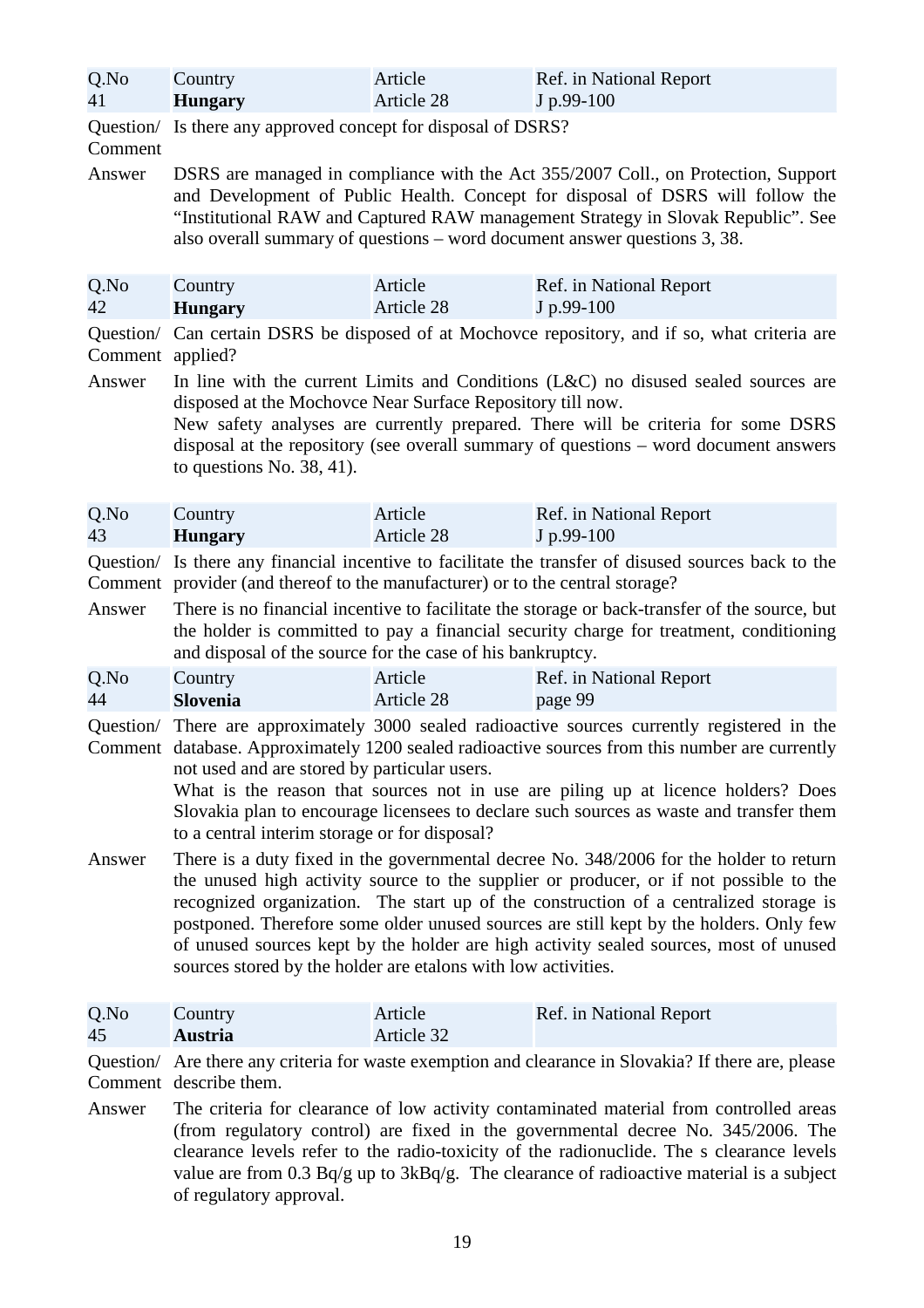| Q.No | Country         | Article    | Ref. in National Report |
|------|-----------------|------------|-------------------------|
| 46   | <b>Bulgaria</b> | Article 32 | $B.2-i.4$               |

Question/ Would you care to specify what are the criteria with regard to packaging used for Comment transportation, storage and disposal of RAW?

Answer The criteria applied for packaging used for storage and disposal are introduced in Regulation No. 53/2006 Coll. (separate articles with requirements for storage and with requirement for disposal). The criteria applied for packaging used for transportation are introduced in Regulation No. 57/2006 Coll. Both sets of criteria are established based on IAEA documents. In case of transportation criteria mainly  $TS - R - 1$  and in case of disposal criteria ISAM and ASAM projects documentation. Only one packaging in Slovakia (used for transportation, storage and disposal) is Fibre reinforced concrete container used for final disposal of short lived low and intermediate radwaste in Mochovce surface repository. This kind of packaging should follow except above mentioned general criteria also specific criteria for disposal resulting from safety performance analyses for repository.

| Q.No | Country         | Article    | Ref. in National Report |
|------|-----------------|------------|-------------------------|
| 47   | <b>Bulgaria</b> | Article 32 | $B.2 - i.7$             |

Question/ Are there regulatory requirements for release from regulatory control of metal Comment radioactive waste in the environment, following their respective decontamination and segmentation?

Answer There are no fixed specific clearance levels for reuse or release from regulatory control of low activity contaminated metal. The general criteria for clearance of low activity contaminated material from controlled areas are fixed in the governmental decree No. 345/2006. These values can be used also for metal in general. Any cleared material should be decontaminated before clearance. Detailed requirements for activity measurements before clearance are laid down in the governmental decree No. 345/2006 also.

| $Q$ .No | Country         | Article    | Ref. in National Report |
|---------|-----------------|------------|-------------------------|
| 48      | <b>Bulgaria</b> | Article 32 | $B.2 - i.9$             |

Question/ What technologies are applied for reprocessing and conditioning of institutional RAW? Comment

Answer Institutional RAW that are in accordance with national radwaste repository acceptance criteria are treated by cementation or bituminization.

Institutional RAW that are not in accordance with this criteria are stored in accordance with national legislation.

New safety analyses are currently prepared for disused sealed sources disposal (DSRS). There will be criteria for some DSRS disposal at the repository (see overall summary of questions – word document answers to questions No. 3, 42).

| Q.No | Country         | Article    | Ref. in National Report |
|------|-----------------|------------|-------------------------|
| 49   | <b>Bulgaria</b> | Article 32 | <b>B.3</b>              |

Question/ Would you specify what is the reason for including a limitation for heat generation for Comment categorization of the short lived low and intermediate level of RAW.

Answer System for categorization of radioactive waste has been implemented from IAEA recommendation (Safety series No. 111-G-1.1 on Classification of radioactive waste) including definition of individual waste classes. In this document the heat generation is the main criterion between low and intermediate level waste and high level waste. Both short lived waste as well as long lived waste are subcategories of low and intermediate level waste for which thermal power should be below  $2 \text{ kW/m}^3$ .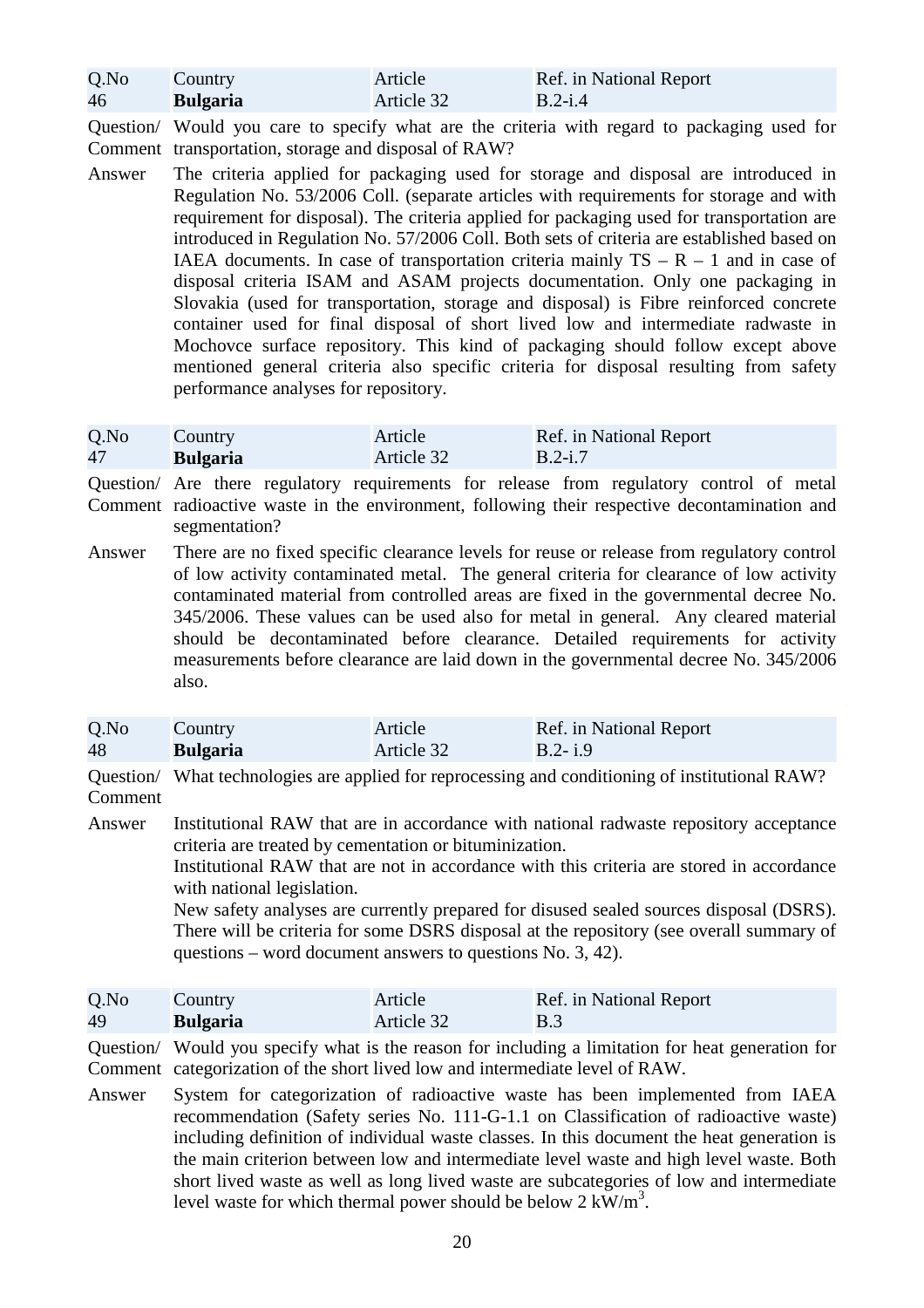| Q.No | Country         | Article    | Ref. in National Report |
|------|-----------------|------------|-------------------------|
| 50   | <b>Bulgaria</b> | Article 32 | D.2.1                   |

Question/ Would you specify the criteria for selection of different packaging for storage of organic Comment radioactively contaminated oils.

Answer All contaminated oils are stored in 200 litre drums, which are licensed as sufficient packaging for storage of this kind of liquid waste. For historical reasons part of oils was stored in cans and these cans with oils have been repacked into drums latter to fulfil modern storage conditions.

| Q.No | Country         | Article    | Ref. in National Report |
|------|-----------------|------------|-------------------------|
| 51   | <b>Bulgaria</b> | Article 32 | $\bigcup$ D.2.6         |

Question/ Would you specify whether there are regulatory requirements for licensing or Comment certification of packaging type VBK – used for disposal of RAW in the national repository – Mochovce site.

Answer General requirements for packaging used for disposal of radioactive waste are given by Regulation No. 53/2006 Coll. These have been applied during licensing procedure also for VBK including additional requirements resulting from Mochovce repository specific safety assessment. (See also overall summary of questions – word document answer to question No. 46).

| Q.No | <b>Country</b>  | Article    | Ref. in National Report |
|------|-----------------|------------|-------------------------|
| 52   | <b>Bulgaria</b> | Article 32 | D.2.6                   |

Question/ Have the radiological criteria in the Safety Assessment of the national repository been Comment determined and what are they?

Answer Radiological limits are given by Decision of radiation protection regulatory body (under Ministry of health) in 1998 and they are as follows:

- max. effective individual dose after institutional control of repository is 0,1 mSv per year for evolution scenarios

- max. effective individual dose after institutional control of repository is 1 mSv per year for intrusion scenarios

| $Q$ .No | Country         | Article    | Ref. in National Report |
|---------|-----------------|------------|-------------------------|
| 53      | <b>Bulgaria</b> | Article 32 | D.3.1                   |

Question/ Has a complete radiological characterization of the activities initiated on Comment decommissioning of NPP A-1 Bohunice been initiated and what are the methods used?

Answer NPP A-1 was shutdown after radiation accident. The first stage of decommissioning focused to guarantee radiation safe status; it means actions were taken to minimize risks connected with radiation impact on the environment. Detection of radioactive inventory in these years were oriented only to the critical places. In next stages is a continuous monitoring of technological circuits and equipments, which will be in dependence of their radiation status included into the decommissioning process under consideration. Accepted conception of decommissioning of NPP A-1 suggest the decommissioning of low and intermediate contaminated parts of equipment and technological circuits. In final stage of this process the decommissioning of high by contaminated equipment of primary circuit is considered.

Monitoring is oriented to the radionuclides which limits the deposition process of RAW in the Mochovce repository. Most used methods which assess radionuclide composition are these based on taking samples with direct measurement, let you say monitoring of dose rates with equipment and consecutive mathematic calculation of expected percentage inventory of radionuclides.

See also overall summary of questions – word document answer to question No. 37.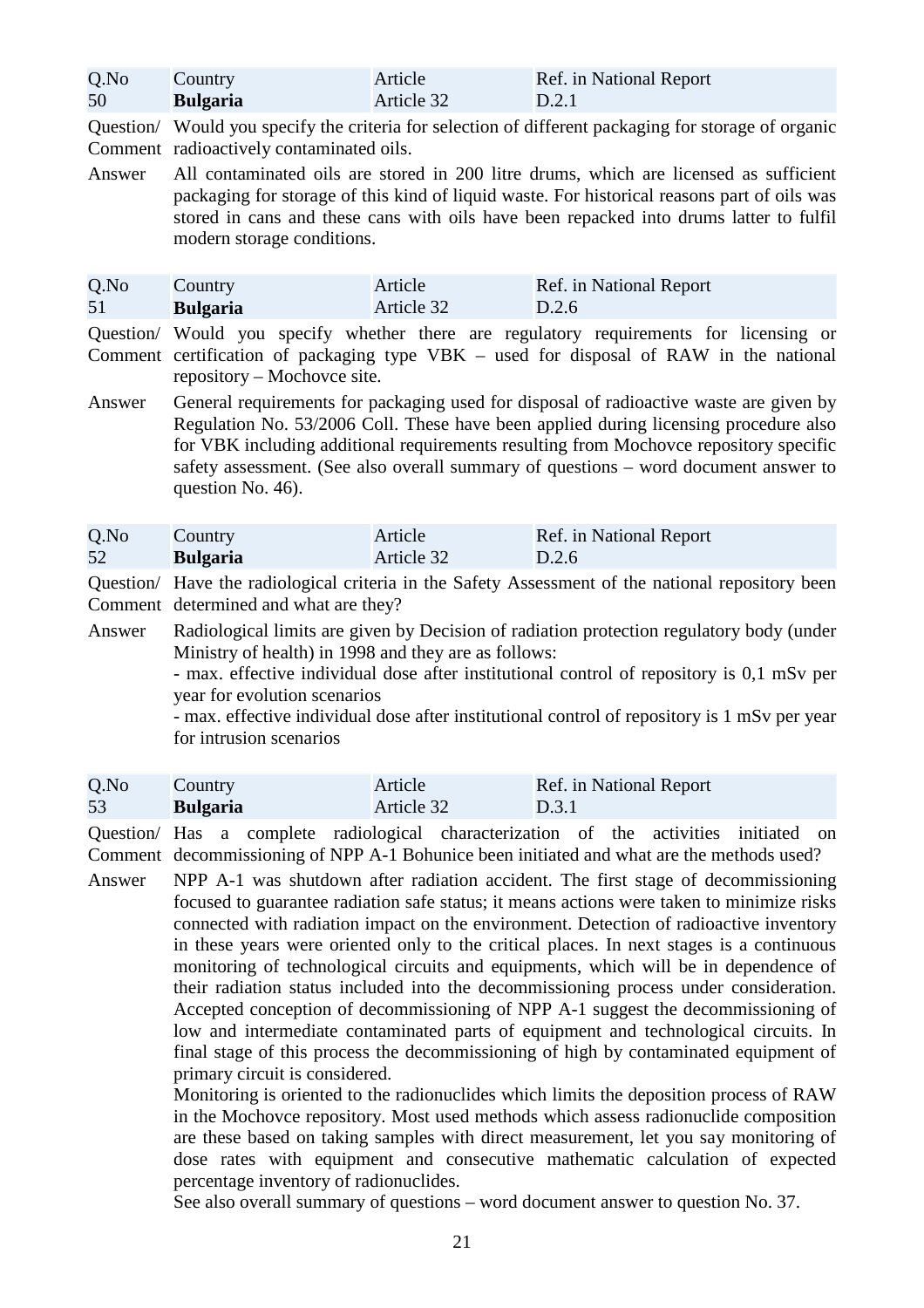| Q.No | Country         | Article    | Ref. in National Report |
|------|-----------------|------------|-------------------------|
| 54   | <b>Bulgaria</b> | Article 32 | D.3.2                   |

Question/ In what way have been determined the limits in fragmentation and sorting of metal Comment RAW (500 Bq/cm2), as well as during the process of reconstruction 2001-2002, for work with metals with surface contamination of 3000 Bq/cm2?

Answer Limit max. 500 Bq/cm<sup>2</sup> for metal fragmentation and sorting device has been determined in relation to using of thermal fragmentation methods (possible release of 137Cs to aerosols) and efficiency of off-gas cleaning system. Original capacity of off-gas cleaning system was cca  $2000 \text{ m}^3/\text{hour.}$ 

During reconstruction the off-gas cleaning system capacity has been improved to 7500 m<sup>3</sup>/hour together with additional filtration and regeneration module installation. This technical improvements enabled to change the maximum beta, gamma limit for metal surface contamination up to 3000 Bq/cm<sup>2</sup>.

This change has been approved by regulatory bodies.

| Q.No | <b>Country</b>        | Article    | Ref. in National Report |
|------|-----------------------|------------|-------------------------|
| 55   | <b>Czech Republic</b> | Article 32 |                         |

Question/ How is it ensured that the technologies used in the design and construction of the spent Comment nuclear fuel interim storage are proven or qualified?

Answer According to § 25 of Atomic Act No. 541/2004 Coll. license holder is obliged to establish Quality assurance system which covers also conditions of used technologies and classified equipment during whole lifetime of storage facility.

| Q.No | Country               | Article    | Ref. in National Report |
|------|-----------------------|------------|-------------------------|
| 56   | <b>Czech Republic</b> | Article 32 |                         |

Question/ What is the current status of the decommissioning plan of both units in NPP V-1? Comment

Answer The V1 NPP Conceptual Decommissioning Plan has been developed and approved in the Slovak Republic. Last update was made in 2006.

The plan presupposes that the decommissioning is performed to greenfield immediately after decommissioning licence is obtained in 2011.

This site is going to be used for industrial purposes, more specifically for the erection of a new nuclear reactor.

The decommissioning is going to take place in 2 phases:

Phase 1: 2011- 2015- dismantling and demolition of non-active equipment and buildings

Phase 2: 2015- 2025- dismantling and demolition of active equipment and buildings

| Q.No | Country               | Article    | Ref. in National Report |
|------|-----------------------|------------|-------------------------|
| 57   | <b>Czech Republic</b> | Article 32 |                         |

Question/ Which of listed mobile facilities for RAW management are routinely used for different Comment categories of RAW generated in nuclear installations and what are the operational experiences.

Answer All mobile facilities listed in part D.3.4 are routinely used for RAW treatment except of contaminated soils treatment facility.

Experiences with operation of this facilities are satisfactory and results are in compliance with design parameters.

Contaminated soils treatment facility will be put in routine operation during 2009.

| Q.No | Country | Article    | Ref. in National Report |
|------|---------|------------|-------------------------|
| 58   | France  | Article 32 |                         |

Question/ Could Slovak Republic indicate what is the national policy concerning decommissioning Comment of reactors and waste management facilities definitively shut down (decommissioning level and associated schedule)?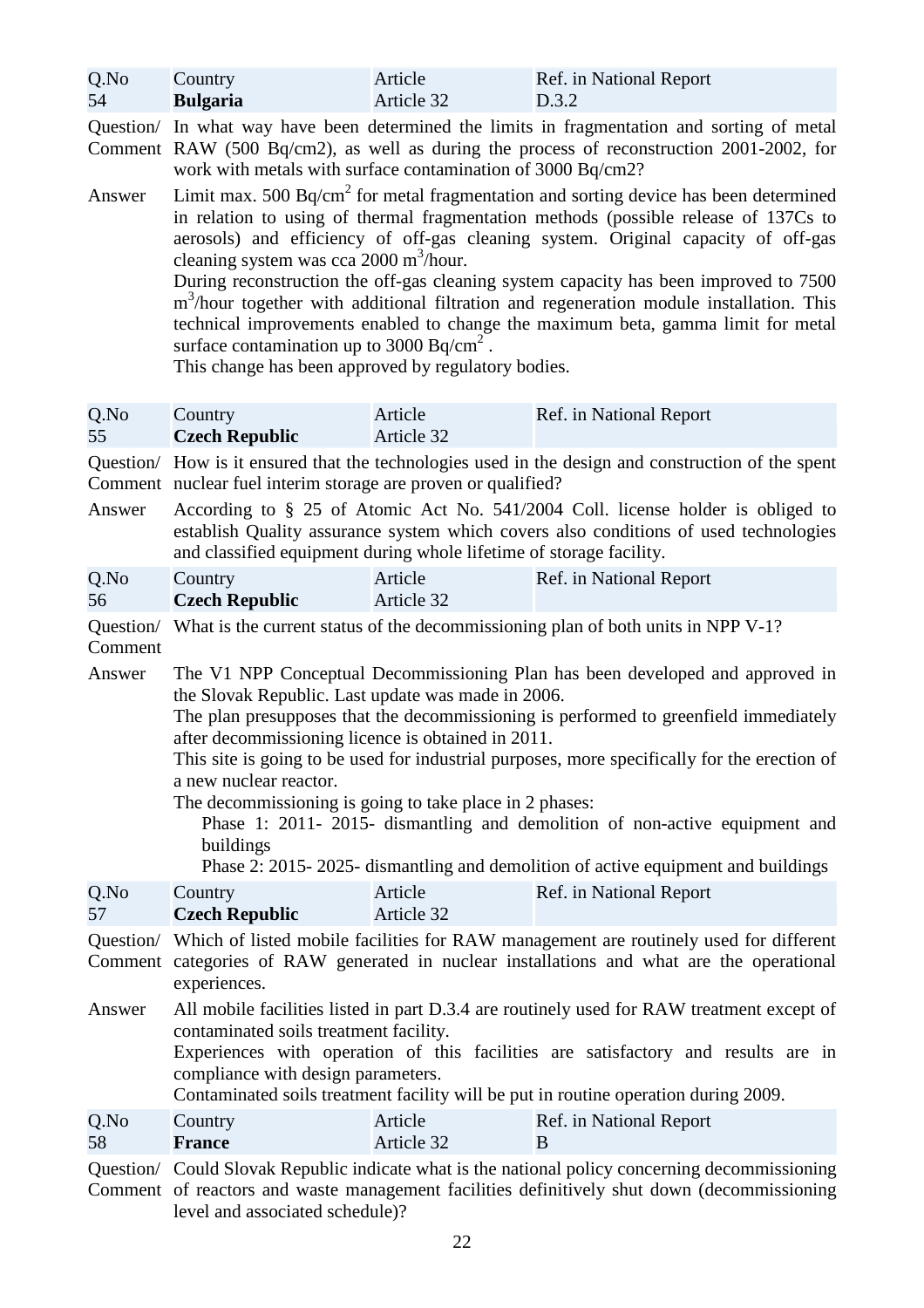| Answer               | Method of immediate NPP decommissioning to greenfield has been selected in SR. This<br>means that all radioactive wastes (RAW) are going to be removed from the site and<br>regulatory controls are going to be removed from the site by 2025.<br>RAW are divided in 2 groups:<br>1.) operational, generated during the operation and its termination (until 2011)<br>2.) decommissioning RAW, generated during the decommissioning                                                                                                  |                       |                                                                                                                                                                                                                                                                                                                                                                                                                                                |  |
|----------------------|--------------------------------------------------------------------------------------------------------------------------------------------------------------------------------------------------------------------------------------------------------------------------------------------------------------------------------------------------------------------------------------------------------------------------------------------------------------------------------------------------------------------------------------|-----------------------|------------------------------------------------------------------------------------------------------------------------------------------------------------------------------------------------------------------------------------------------------------------------------------------------------------------------------------------------------------------------------------------------------------------------------------------------|--|
|                      | - word document answer to question No. 4).                                                                                                                                                                                                                                                                                                                                                                                                                                                                                           |                       | All these RAW will be treated and disposed of in a national repository at Mochovce site<br>or in Interim RAW storage at Jaslovské Bohunice site (see overall summary of questions                                                                                                                                                                                                                                                              |  |
| Q.No<br>59           | Country<br><b>France</b>                                                                                                                                                                                                                                                                                                                                                                                                                                                                                                             | Article<br>Article 32 | Ref. in National Report<br>$B.3 - p 11$                                                                                                                                                                                                                                                                                                                                                                                                        |  |
|                      | Are these wastes category b.1 waste?                                                                                                                                                                                                                                                                                                                                                                                                                                                                                                 |                       | Question/ Could Slovak Republic clarify if the waste classification given in chapter B.3 is in<br>Comment accordance with the waste specifications disposed of at Mochovce facility?                                                                                                                                                                                                                                                           |  |
| Answer               |                                                                                                                                                                                                                                                                                                                                                                                                                                                                                                                                      |                       | Waste classification given in chapter B.3 is in accordance with the acceptance criteria<br>for radwaste specification disposed of at Mochovce national radwaste repository.<br>Acceptance criteria are the part of the limits and conditions (L&C) for Mochovce<br>national radwaste repository and of other technical documents derived from the safety<br>analysis and are part of the safety analysis report for this nuclear installation. |  |
| Q.No<br>60           | Country<br><b>France</b>                                                                                                                                                                                                                                                                                                                                                                                                                                                                                                             | Article<br>Article 32 | Ref. in National Report<br>$B.2 - p 10$                                                                                                                                                                                                                                                                                                                                                                                                        |  |
|                      | Comment stockpiles.<br>facilities?                                                                                                                                                                                                                                                                                                                                                                                                                                                                                                   |                       | Question/ Low-active soil and concrete debris shall be arranged into layers on supervised<br>Could Slovak Republic clarify if these stockpiles are considered as storage or disposal<br>What are the administrative procedures for the commissioning of such stockpiles?                                                                                                                                                                       |  |
| Answer               |                                                                                                                                                                                                                                                                                                                                                                                                                                                                                                                                      |                       | In the frame of the Bohunice International Decommissioning Support fund (BIDSF) the<br>"Feasibility study of Enlargement of the National Repository at Mochovce" is under<br>preparation. One of the task of this study is to select an appropriate disposal system for<br>VLLW (see overall summary of questions – word document answer to question No. 18).                                                                                  |  |
| Q.No<br>61           | Country<br><b>France</b>                                                                                                                                                                                                                                                                                                                                                                                                                                                                                                             | Article<br>Article 32 | Ref. in National Report<br>Annex V                                                                                                                                                                                                                                                                                                                                                                                                             |  |
| Question/<br>Comment | Mochovee disposal facility should also be given.                                                                                                                                                                                                                                                                                                                                                                                                                                                                                     |                       | The inventory of wastes stored in Bohunice Treatment Centre and disposed of in the                                                                                                                                                                                                                                                                                                                                                             |  |
| Answer               | Inventory of RAW concerning to their quantity treated in Bohunice Treatment Centre<br>and disposed of in the Mochovce disposal facility is given in Annex V., page 109/118<br>and 110/118.                                                                                                                                                                                                                                                                                                                                           |                       |                                                                                                                                                                                                                                                                                                                                                                                                                                                |  |
| Q.No<br>62           | Country<br><b>France</b>                                                                                                                                                                                                                                                                                                                                                                                                                                                                                                             | Article<br>Article 32 | Ref. in National Report<br>$D.2.2 - p 21$                                                                                                                                                                                                                                                                                                                                                                                                      |  |
| Question/            | Could Slovak Republic indicate if it is planned to replace, in the future, bituminization<br>Comment process of waste by other processes less likely to generate safety concerns during<br>operation (fire, explosion) and more likely to keep their confinement properties on a<br>long-term basis?                                                                                                                                                                                                                                 |                       |                                                                                                                                                                                                                                                                                                                                                                                                                                                |  |
| Answer               | Actually the treatment of radioactive concentrates by cementation is the preferred<br>technology but bituminization unit is still considered as an alternative technology for<br>treatment of radioactive concentrates.<br>Increased attention is given to fire and explosion safety before and during operation of<br>bitumenization unit (DTA analysis of bitumenized waste and final product, temperature<br>control of bitumenized product during several hours after drums filling, operation of fire<br>extinguishing system). |                       |                                                                                                                                                                                                                                                                                                                                                                                                                                                |  |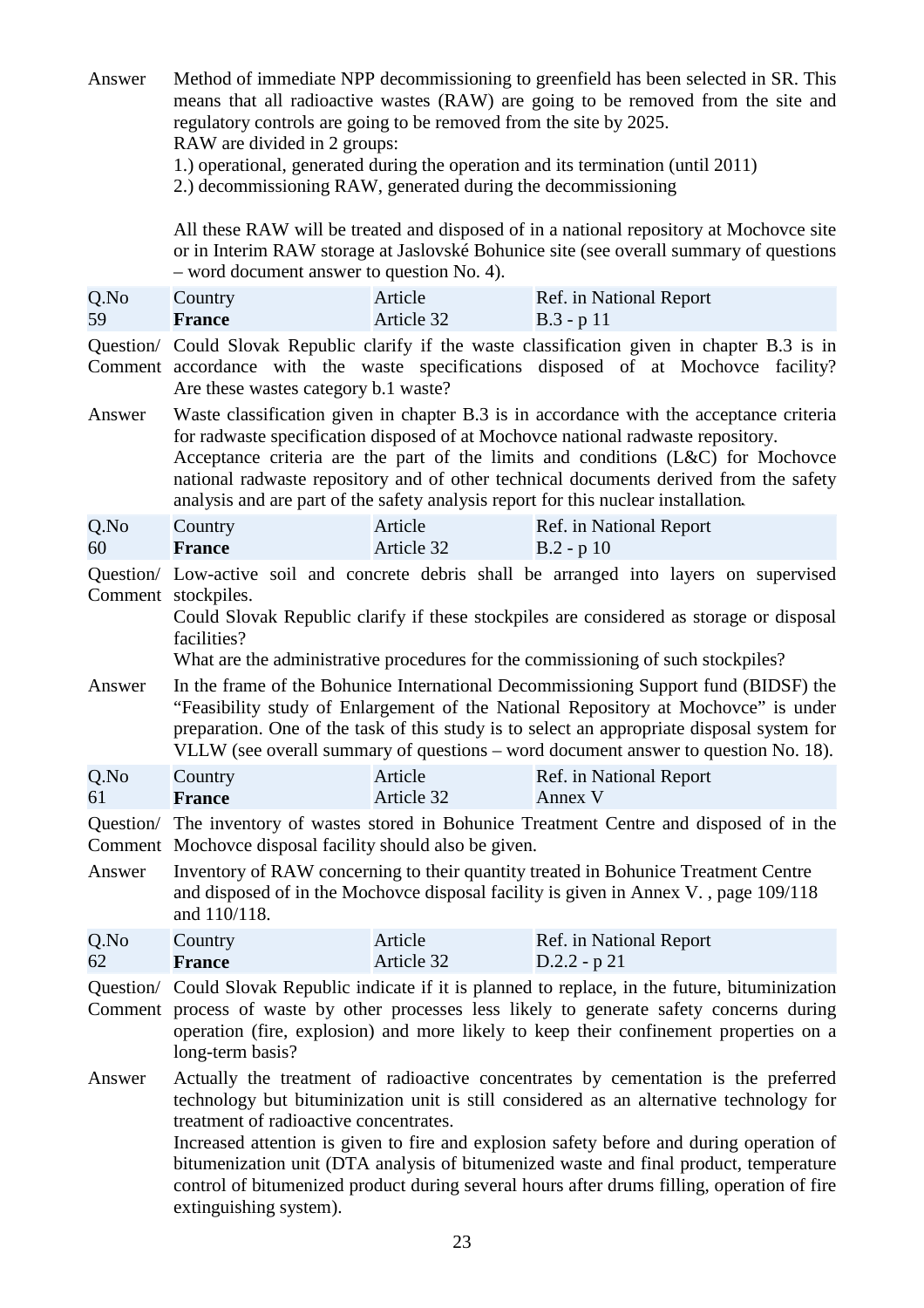| Q.No | Country        | Article    | Ref. in National Report |
|------|----------------|------------|-------------------------|
| 63   | <b>Germany</b> | Article 32 | p. 9; Sec. B.1          |

Question/ The report says that a concept of a spent fuel storage facility in Mochovce (MSVP-Comment EMO) was passed and that the project is currently in its preparatory stage. When is the commissioning of this facility scheduled? In which facility will the spent fuel assemblies from the operation of Mochovce NPP units be stored until this term?

Answer No, the decision was postponed. New spent fuel storage for NPP Mochovce will be necessary in 2017. Until then, the SF is stored in the reactor pools in the reactor building in Mochovce, or it is transported to the ISFS at Bohunice site respectively. Their capacity is sufficient until 2017.

| Q.No | Country        | Article    | Ref. in National Report |
|------|----------------|------------|-------------------------|
| 64   | <b>Germany</b> | Article 32 | $ p. 9-10;$ Sec. B.1    |

Question/ On page 9, the report states that, pursuant to the basic conception of spent fuel Comment management, possibilities of spent nuclear fuel transportation abroad for permanent disposal or reprocessing without importing the reprocessing products back to Slovakia are being verified. On page 10, it is stated that possibilities of spent nuclear fuel transportation for reprocessing to the Russian Federation without the return of reprocessed products back to Slovakia are inhibited at present by legislative restraints. It is also mentioned that a preliminary proposal for such transport has already been expressed by the Russian side. Please explain in more detail the legislative restraints inhibiting such transports. Are there already any bilateral relations or negotiations with the Russian Federation or other countries to find a solution for this problem?

Answer See overall summary of questions – word document answer to question 14.

| Q.No | Country        | Article    | Ref. in National Report |
|------|----------------|------------|-------------------------|
| 65   | <b>Hungary</b> | Article 32 | $B.1 p.9-10$            |

Question/ What are the rules for reviewing the strategic documents (how often, what is the Comment institutional framework, who is responsible)?

Does the content of B.1. reflect the new strategic document? If not, what are the main points of the strategic document?

Answer "Strategy of the back-end of peaceful use of nuclear energy" is the basic national strategy document in the area of decommissioning of nuclear facilities, radioactive waste and spent nuclear fuel management. The main role of the strategy is to establish priorities and strategy solutions within the back-end of peaceful use of nuclear energy, including the economy and funding issues. Elaboration of proposal of the strategy is one of the main task of the Board of Governors of National Nuclear Fund. In fulfilling of this task, the Board is supported by experts involved in the given area. The proposal is officially reviewed by regulatory bodies (Nuclear Regulatory Authority and Public Health Authority). Proposal goes, together with position of mentioned bodies, to Ministry of Economy for approval. Approved Strategy has to be passed through the Government, after its commenting by all governmental departments. In parallel to this process, the assessment of environmental impact the strategy is under way. Description of that process is in the answer to question 21. According to the respective legislation, the strategy shall be updated in less than five years. The strategy was approved by the Slovak Government in May 2008. Currently, i.e. much earlier than after five years, the Board of Governors begins with elaboration of the updated strategy proposal. Requirement to incorporate the institutional waste management issue (the strategy has originally considered only the activities payable from the National Nuclear Fund according to the respective legislation), problem of strategy solution of the last step of spent nuclear fuel management and the issue of historical deficit are the main reasons for that.

> In fact, B.1 part does not cite the above mentioned strategy. The text here cites the Power Policy of the Slovak Republic (2000). Generally, the text is in line with the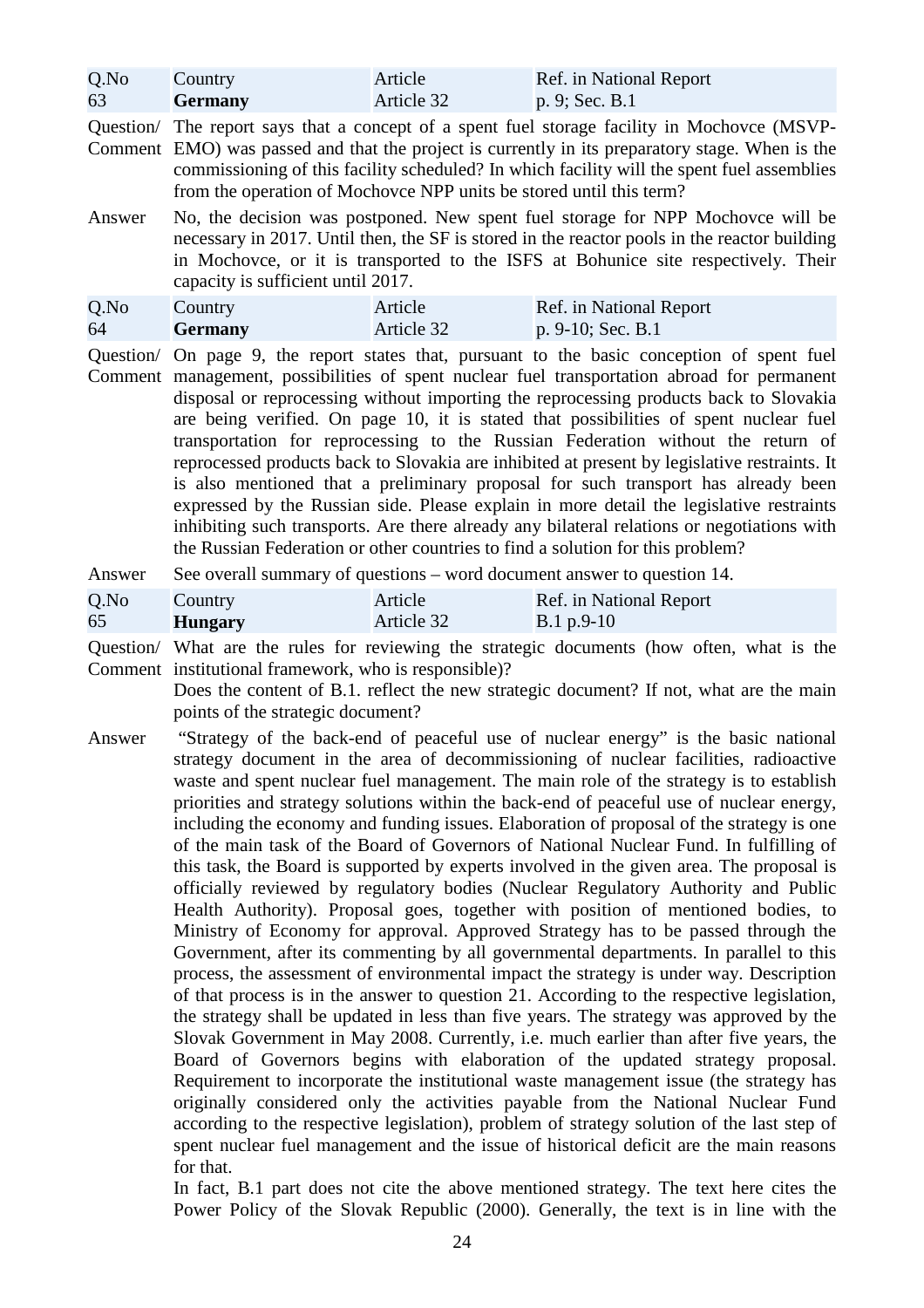above-mentioned "Strategy of the back-end of peaceful use of nuclear energy". Nevertheless it needs some additional clarifications. These clarifications are provided in overall summary of questions – word document answers to questions: 1, 9, 12, 13, 14, 15.

Q.No 66 **Country Hungary** Article Article 32 Ref. in National Report B.2 p.10

Question/ "Low –active soil and concrete debris shall be arranged into layers on supervised Comment stockpiles."

Does it mean storage or disposal? If storage, where and for how long time?

Answer In the frame of the Bohunice International Decommissioning Support fund (BIDSF) the "Feasibility study of Enlargement of the National Repository at Mochovce" is preparing now. One of the task of this study is to select an appropriate disposal system for VLLW (see overall summary of questions – word document answers to questions No. 60, 18).

| Q.No | Country        | Article    | Ref. in National Report |
|------|----------------|------------|-------------------------|
| 67   | <b>Hungary</b> | Article 32 | $\mathbf{B.2 p.10}$     |

Question/ Will you introduce reversibility and retrievability in the concept of RAW management Comment for deep geological disposal?

Answer Regarding the reversibility: in the past (1996-2001), the reversibility issue was not directly considered in previous documents on deep geological disposal development program (see also overall summary of questions – word document answers to questions 1, 9, 12, 13, 14, 15). On the other hand, the fact that such program was interrupted in 2001 and no significant revivification could be observed.

It can be supposed, that issue of retrievability will be an important subject of discussion among the deep geological repository implementers worldwide.

In addition it could be noted that there are two near surface type repositories worldwide, where the retrievability of waste packages has been explicitly required in the licensing documents. The Slovak repository in Mochovce is one of them. The retrievability retention requirement does not specify answers to questions present itself: what should be an initiating event for that?, how long the given possibility should be retained?, what should be done with retrieved waste packages?, etc.

| Q.No | Country        | Article    | Ref. in National Report |
|------|----------------|------------|-------------------------|
| 68   | <b>Hungary</b> | Article 32 | $\vert$ B.3 p.12        |

Question/ What are the limits and conditions of safe operation for surface repository of radioactive Comment waste?

Answer (L&C) for the national radwaste repository were established based on safety analyses in national radwaste repository. The limits apply to all RAW from operation. They are divided into:

1. Safety limits

- Maximum radionuclide inventory of radionuclide activities in wastes disposed of
- Maximum concentration of limited radionuclides in the container
- Configuration of storage of waste-laden containers at the national repository
- Form of wastes being accepted
- Contents of undesirable components
- Strength of cemented products
- Waste-laden container properties
- Waste-laden container weight
- Leachability

2. Safe operation limits of conditions

- Crane travel subsidence
- Monitoring for water presence at storage box premises
- Monitoring for water level of drainage system collection tanks